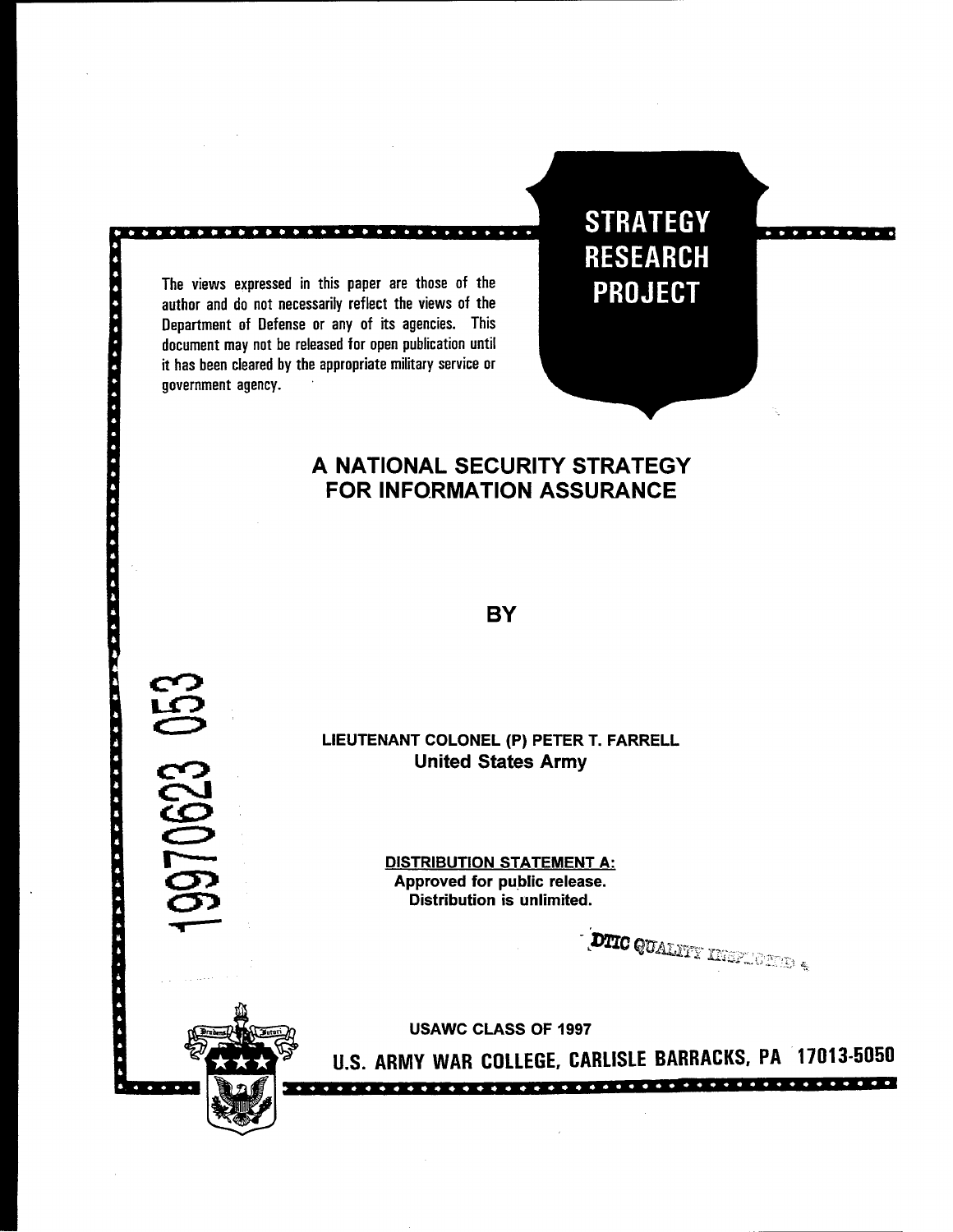### USAWC STRATEGY RESEARCH PROJECT

 $\sim$   $\sim$ 

 $\label{eq:2.1} \frac{1}{2} \int_{\mathbb{R}^3} \left| \frac{d\mu}{\mu} \right|^2 \, d\mu = \frac{1}{2} \int_{\mathbb{R}^3} \left| \frac{d\mu}{\mu} \right|^2 \, d\mu = \frac{1}{2} \int_{\mathbb{R}^3} \left| \frac{d\mu}{\mu} \right|^2 \, d\mu = \frac{1}{2} \int_{\mathbb{R}^3} \left| \frac{d\mu}{\mu} \right|^2 \, d\mu = \frac{1}{2} \int_{\mathbb{R}^3} \left| \frac{d\mu}{\mu} \right|^2 \, d\mu = \$ 

## **A NATIONAL SECURITY STRATEGY FOR INFORMATION ASSURANCE**

by

LTC (P) Peter T. Farrell

**DISTRIBUTION STATEMENT A: Approved for public release. Distribution is unlimited.** 

> Mr. Robert Minehart Project Advisor

The views expressed in this paper are those of the author and do not necessarily reflect the views of the Department of Defense or any of its agencies. This document may not be released for open publication until it has been cleared by the appropriate military service or government agency.

> U.S. Army War College Carlisle Barracks, Pennsylvania 17013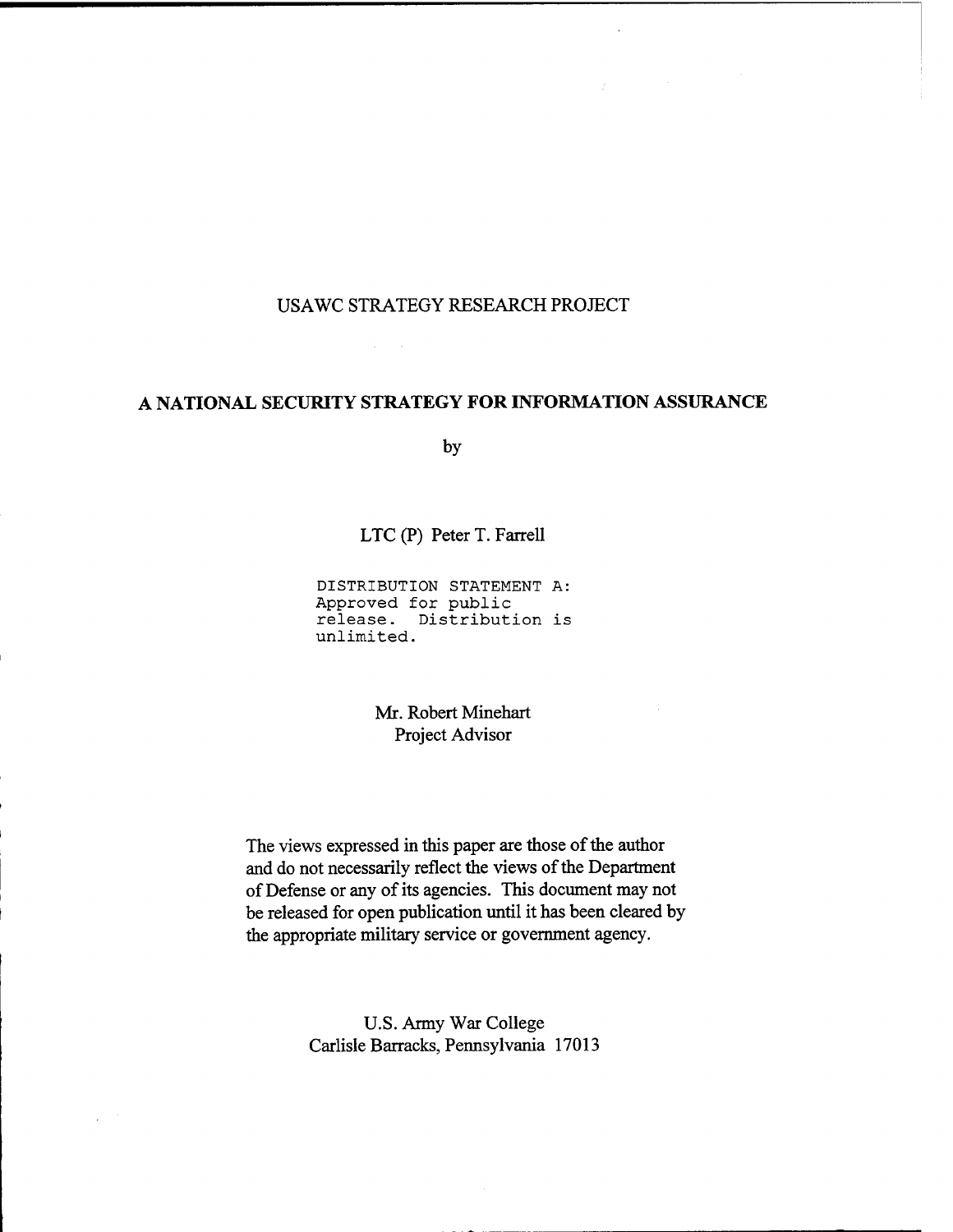#### ABSTRACT

AUTHOR: LTC(P) Peter T. Farrell

TITLE: A National Security Strategy for Information Assurance

FORMAT: Strategy Research Project

DATE: 7 April 1997 PAGES: 32

CLASSIFICATION: Unclassified

Information age technologies have profoundly altered American society. Information itself has become a strategic national asset and the maintenance and protection of our information systems has become a vital national interest of the United States. Our dependence upon information technologies and the global connectivity of today's information systems result in a new strategic threat aimed at those information systems that control key aspects of our military, economic, and political power. Yet, our National Security Strategy fails to adequately address this emerging threat to this vital national interest and our way of life. Our nation must develop a comprehensive National Security Strategy to assure the security and integrity of our information systems. This strategy must outline the ends, ways, and means required to guarantee Information Assurance in the Information Age.

iii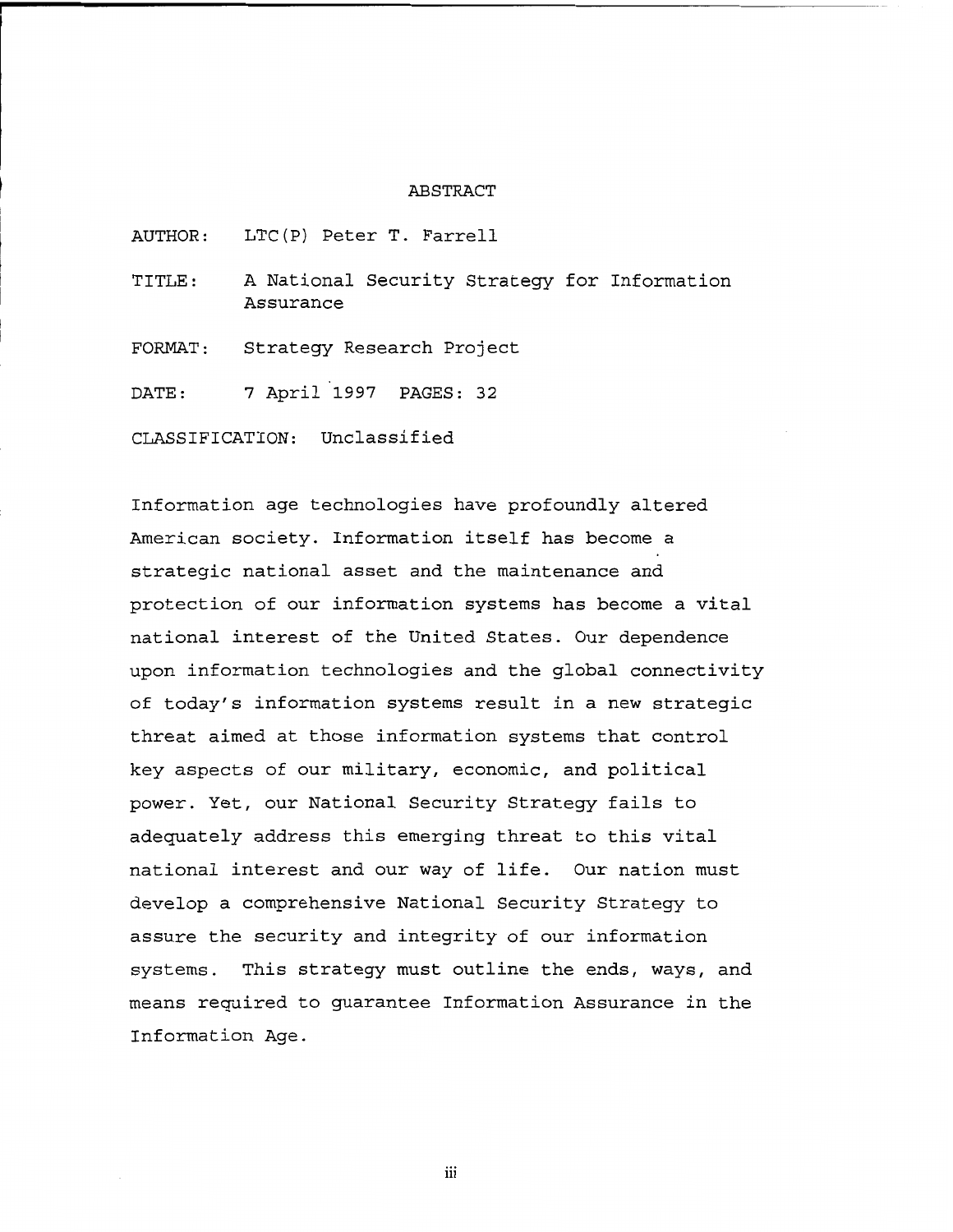# **TABLE OF CONTENTS**

| Effect of Information Age on American Values and Interests3   |
|---------------------------------------------------------------|
|                                                               |
|                                                               |
| Current National Security Strategy and Information Policies14 |
| A National Security Strategy for Information Assurance17      |
|                                                               |
|                                                               |
|                                                               |
|                                                               |
| .26                                                           |
|                                                               |

 $\mathbf{v}$ 

 $\bar{z}$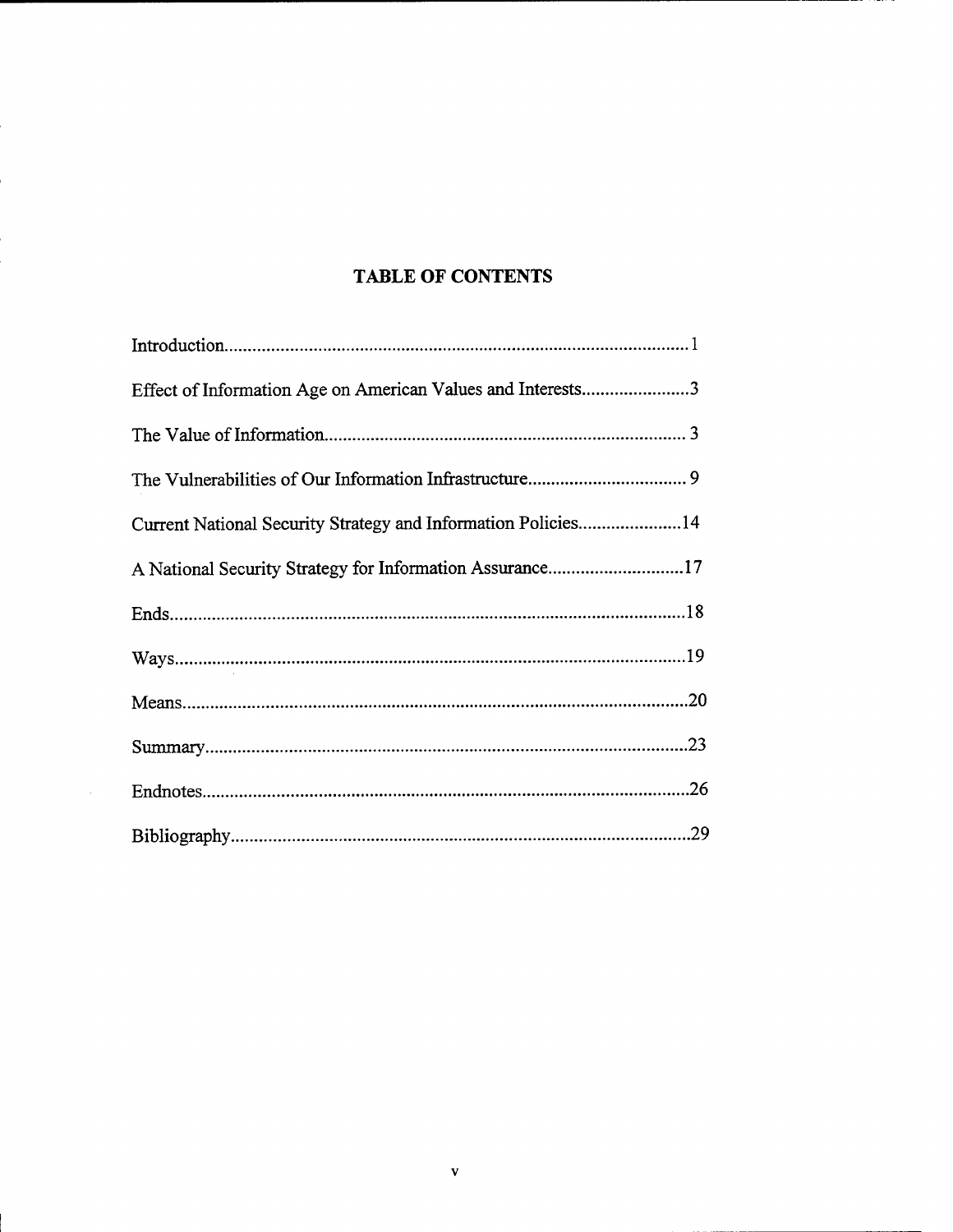*'In every case, every single trade had been recorded as gibberish. There was no readily accessible record for any of the trades made after twelve noon. No trading house, institution, or private investor could know what it had bought or sold, to or from whom, or for how much, and none could therefore know how much money was available for other trades, or for that matter, to purchase groceries over the weekend* **"l** 

*from Debt of Honor by Tom Clancy* 

#### **Introduction**

In one of his many best-selling novels, Debt of Honor, Tom Clancy lays out a very frightening scenario. He describes how a brilliant but disgruntled Wall Street computer programmer, covertly financed by a wealthy group of foreign adversaries bent on toppling the United States, secretly implants a sophisticated computer virus that grossly distorts financial closing information on the New York Stock Exchange and helps to trigger panic buying on the stock market. In the novel, this malicious attack on the foundation of the American financial system was done without warning, was performed at little cost, and was carried out by a small group of adversaries who were, at least initially, anonymous players. Indeed, this information age attack enjoyed enormous success in the novel; it generated widespread panic and, for a time,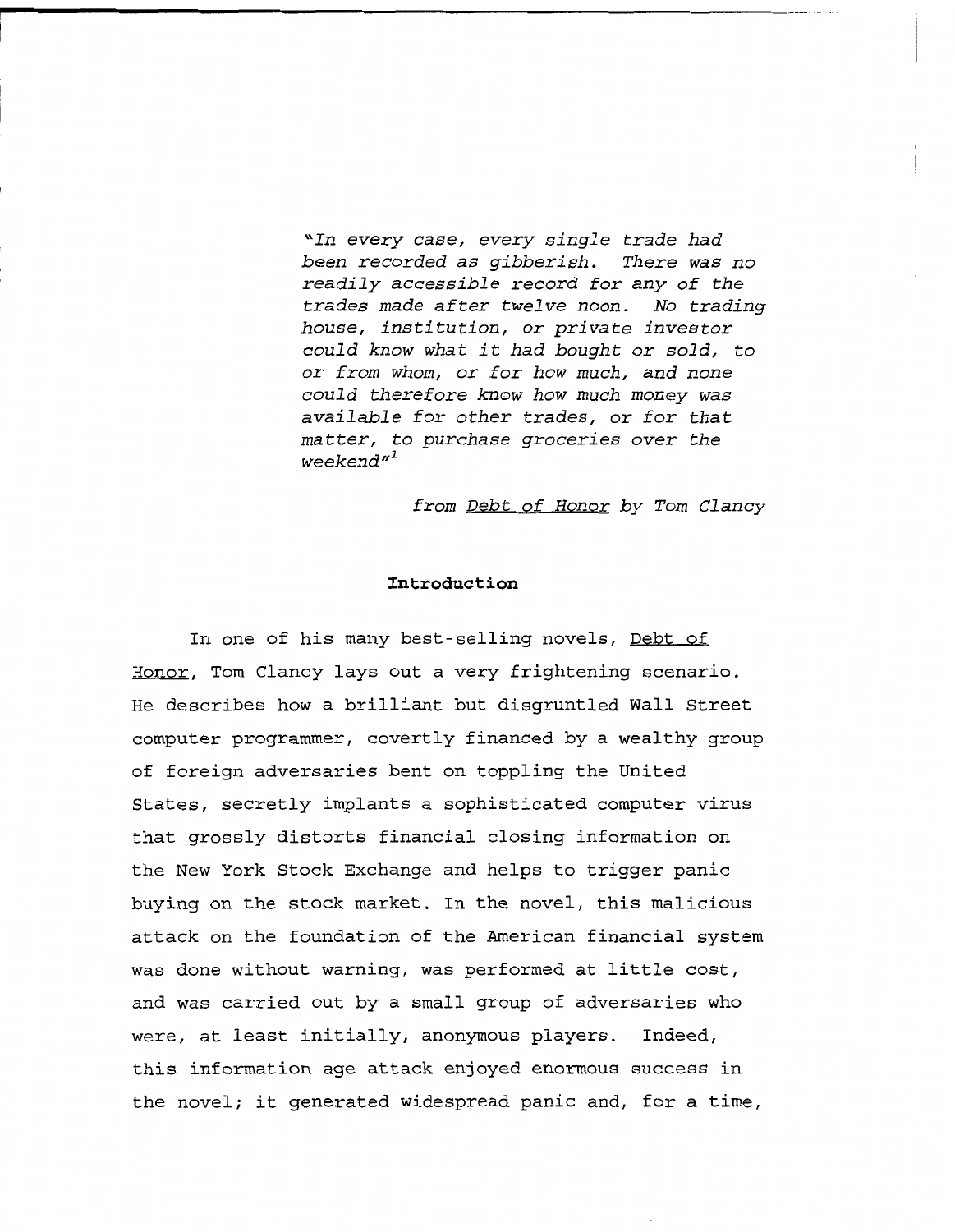dramatically disrupted American life. Fortunately, the hero in the Clancy series, Jack Ryan, is eventually able to restore confidence and normality to the financial process. But the scenario poses an interesting question: Has Clancy merely produced another suspenseful novel? Or, has the author skillfully provided us with an information age example of new strategic vulnerabilities that endanger the national security of the United States?

The Cold War strategic environment in the industrial age provided the United States with great clarity for our national security strategy. As one of the superpowers in a bipolar world, we found it easy to identify potential nation-state adversaries and to articulate readily identifiable national security interests. But the information age has dramatically altered that strategic setting and exposed the United States to new strategic vulnerabilities. Today, information itself has become a strategic national asset and the maintenance and protection of our information infrastructure has become a vital national interest. Yet our current National Security Strategy and related national information policies do not adequately address these realities.

This paper will describe the effect of the information age on American values and our national interests. It will address the growing vulnerabilities of our information infrastructure to hostile acts. Further, this paper will analyze the current National Security Strategy and national policies of the United

 $\overline{2}$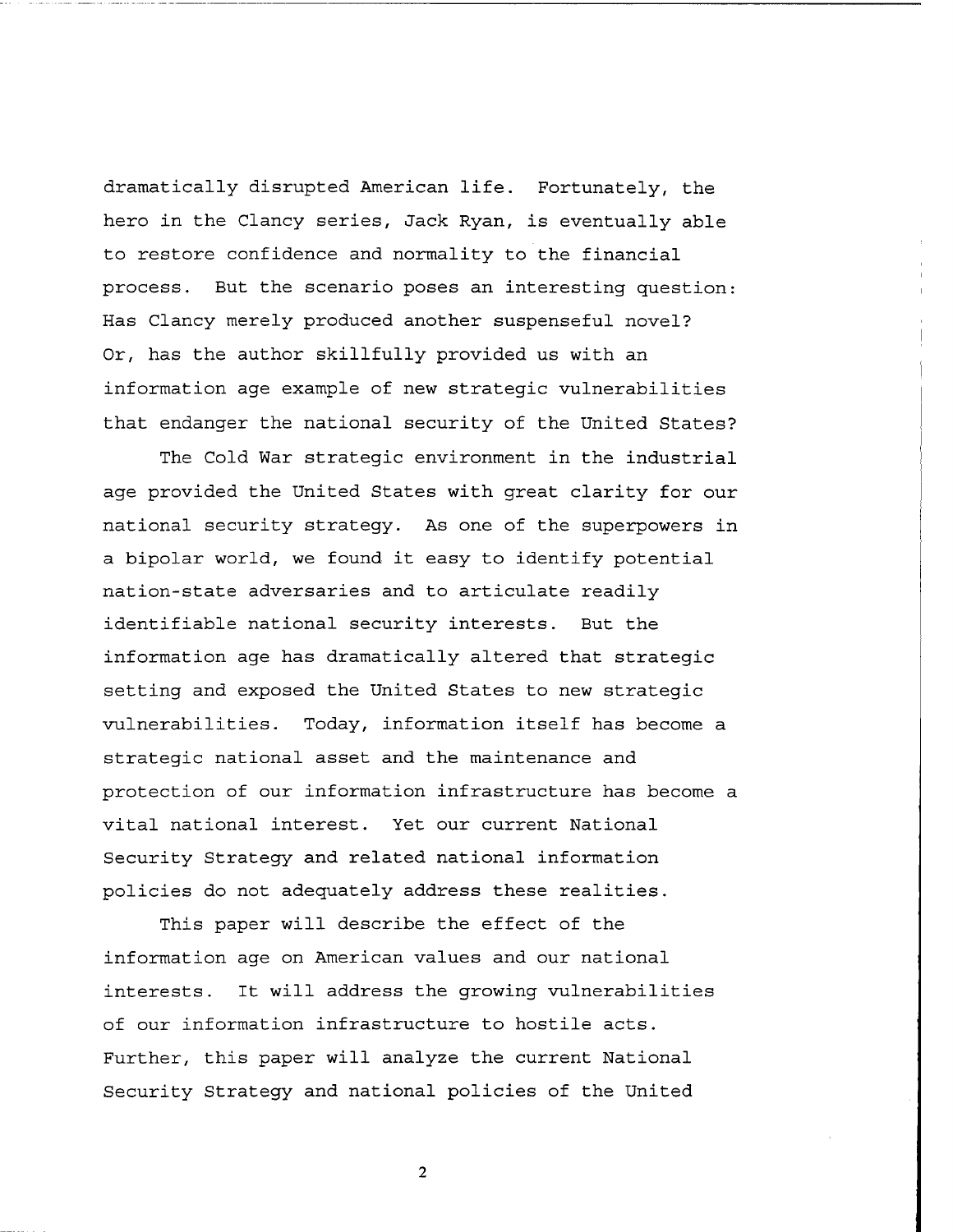States with respect to information assurance. Finally, it will propose a new framework for a National Security Strategy for Information Assurance and will articulate the need for a single point of contact within the Executive Branch, an 'Information Czar", to guide US national information policy into the 21st Century.

# **Effect of the Information Age on American Values and National Interests**

### **The Value of Information**

America today is firmly entrenched in "The Information Age". The tremendous advances of technology have created an information *dependence* and a tremendous information *expectation* on the part of the individual American. The average American merely needs to look around his home or workplace for plentiful examples of how information age technologies have both changed and upgraded the quality of life. Cellular telephone communications, paging systems, the Internet, Automatic Teller Machines (ATMs), and world-wide instantaneous satellite television coverage all impact on the life of the average American citizen on a daily basis. These high-tech services have all served to dramatically improve our quality of life. Information age technologies have made these various services more convenient and faster. Whether we seek to place a long distance call from a mobile telephone, to withdraw cash

 $\overline{\mathbf{3}}$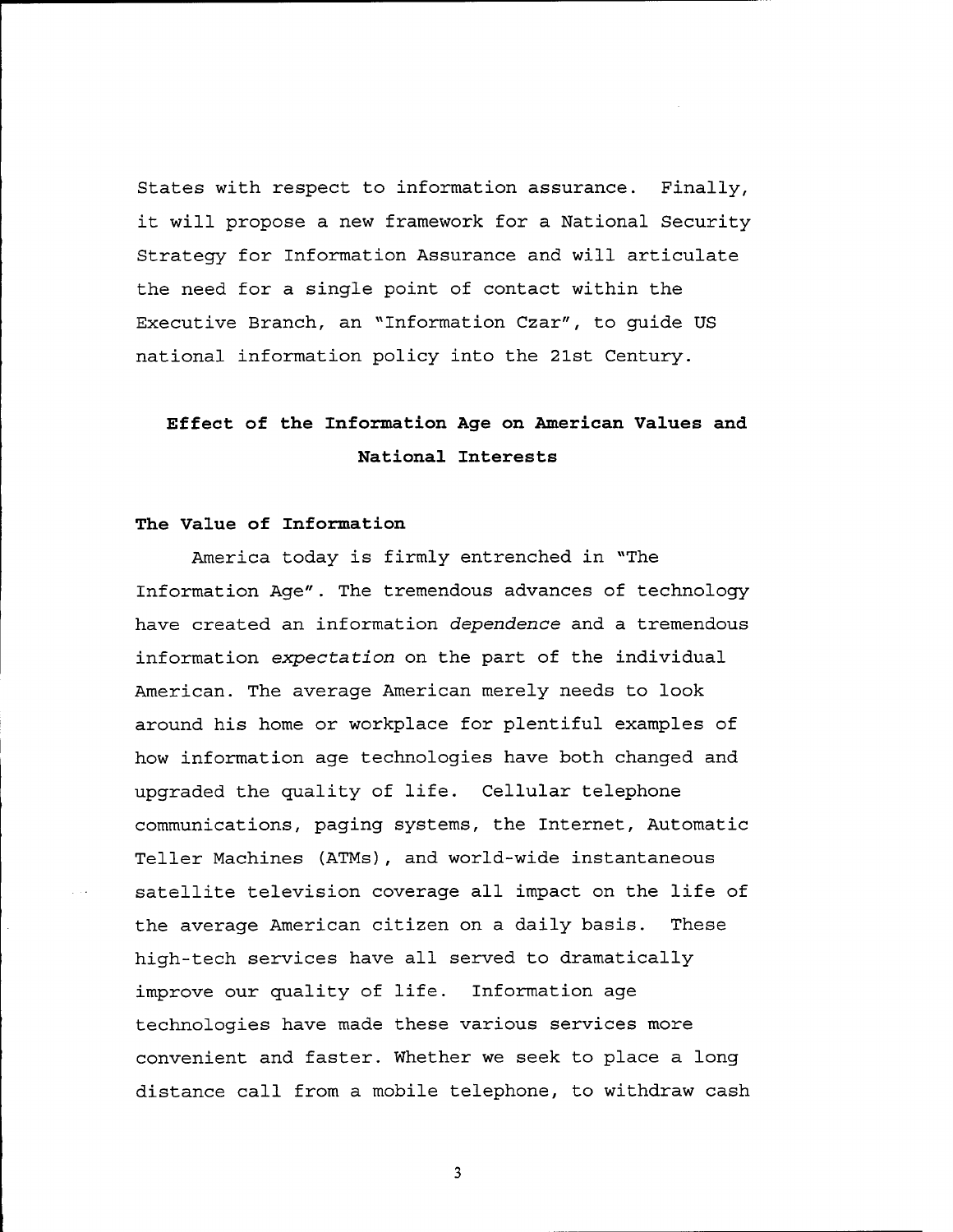from an ATM, to send personal electronic mail, or to watch breaking news on the Cable News Network **(CNN),**  Americans have come to value these modern conveniences provided by information age technologies. More importantly, we now depend upon them and **expect** them to be constantly available.

The value of these services to the common citizen is enhanced by the fact that he interacts with information age technologies on a personal basis. Americans value their rights as individuals. The information age promotes and enhances these rights by empowering the individual. With **a** computer terminal and telephone modem, an individual can send personal electronic mail across the world or trade shares any time of the day on any of the world's major stock exchanges. In sum, the information age empowers individuals with access, mobility, and the ability to affect change anywhere, **<sup>2</sup>**instantaneously.

Perhaps the phenomenon of personal participation in the information age is best demonstrated through the example of the explosive growth of the Internet. Available to only limited users in the early 1990's, by **1996** Internet services were available to millions of American households with a daily increase of new internet terminals worldwide of over 10,000. **<sup>3</sup>**

This information dependence and expectation on the part of the individual American citizen is further demonstrated by the dramatic growth of on-line

 $\overline{4}$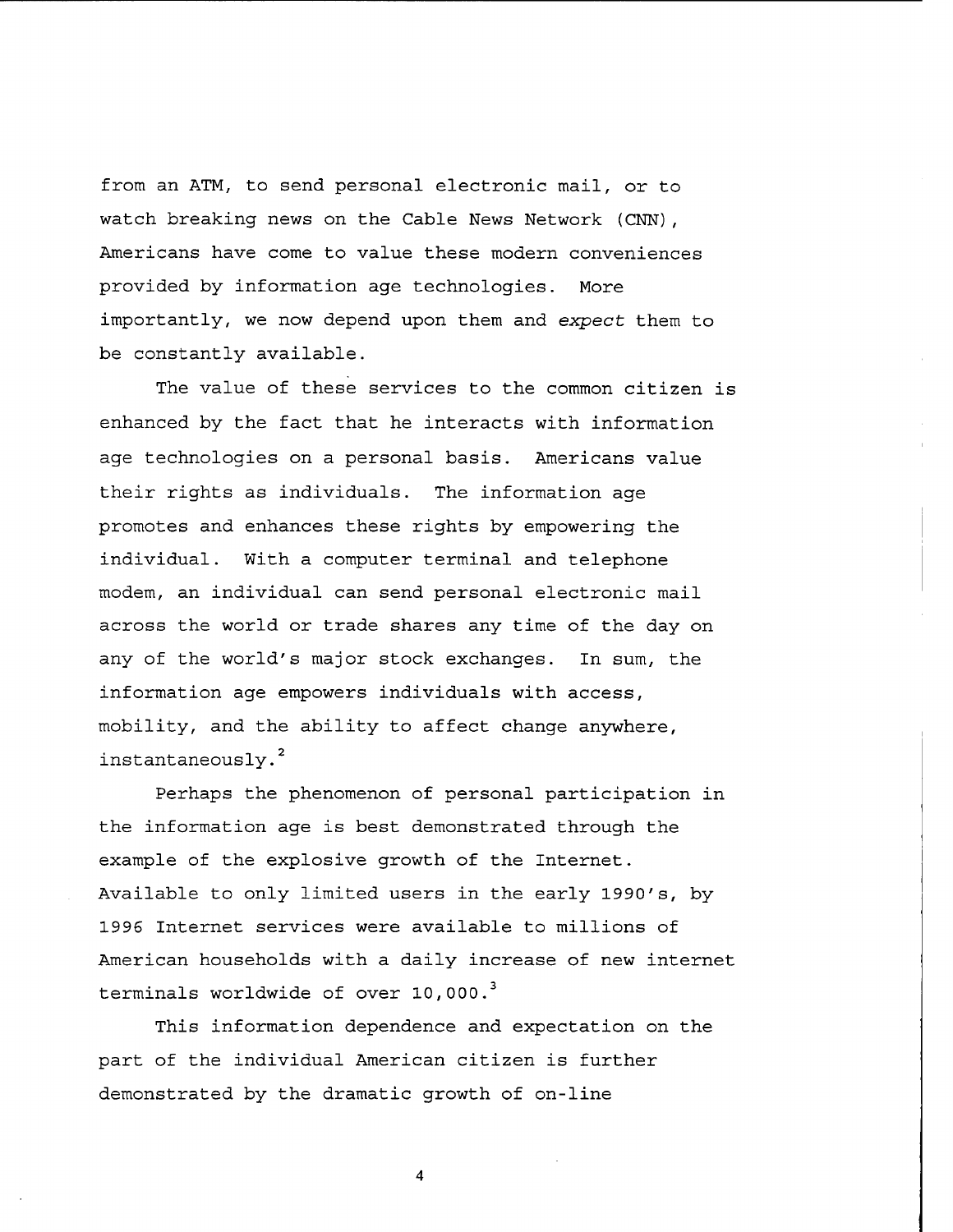information services. Lawsuits and outrage resulted in early **1997** when the online information service America Online (AOL) adopted a flat fee, unlimited access pricing policy. The resulting unconstrained online demand greatly exceeded the physical capability of the AOL system architecture. Normal service was disrupted for weeks while the company scrambled to provide satisfactory online access. American Online had grossly underestimated the value and the **expectation** that individual Americans had come to attach to their information age services.

### **Impact of Information On American National Interests**

However, information age technologies represent more than just a personal convenience, considerably valued by the American citizen. Information age technologies are permanently embedded throughout American life and transcend all aspects of our national'power.

The military aspect of our national power clearly has become increasingly reliant on information age technologies. The explosive proliferation of informationbased technology in the American armed forces significantly impacts warfighting today across all phases of operations. Many vital warfighting tasks are dependent upon information technologies.<sup>4</sup> We have increasingly leveraged technology within our military services in an attempt to gain advantages in weapon systems, command and control, and intelligence processes.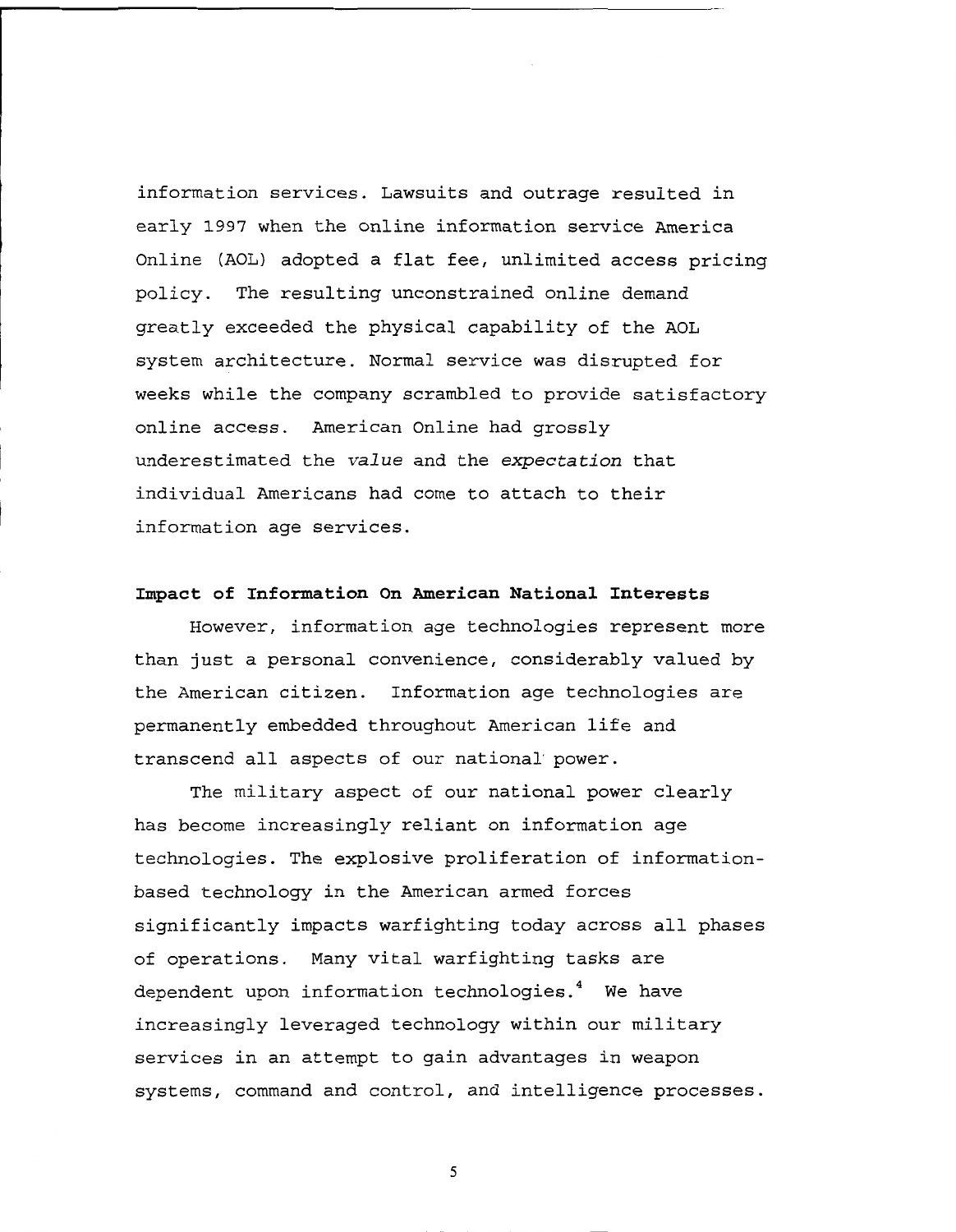Our military forces' performance of essential national security-related activities is critically dependent on information and information systems.

Operation Desert Storm in the early 1990s highlighted the increasing U.S military dependence on information-based technologies and the powerful advantage associated with them. The key roles played by precisionguided weapons systems were revealed by televised images and widely reported in the media. Implicit but unseen in those reports were the information systems that synchronized the air campaign and turned dumb bombs into sure-kill weapons. During the Gulf War, knowledge came to rival weapons and tactics in importance. Using advanced technologies, coalition forces created an "information differential". Then with devastating effectiveness, they exploited that differential to fix and then flatten a formidable and battle-tested military **5**  power.

The political component of our national power, too, has been permanently altered by the information age. Political parties, as well as individual politicians, structure their image, their campaigns, and most political functions around access to information age technologies. Campaign television advertisements, news conferences, and television media coverage of speeches and debates are extremely relevant in politics today in that they have tremendous capability to sway public opinion in a short period of time. Additionally,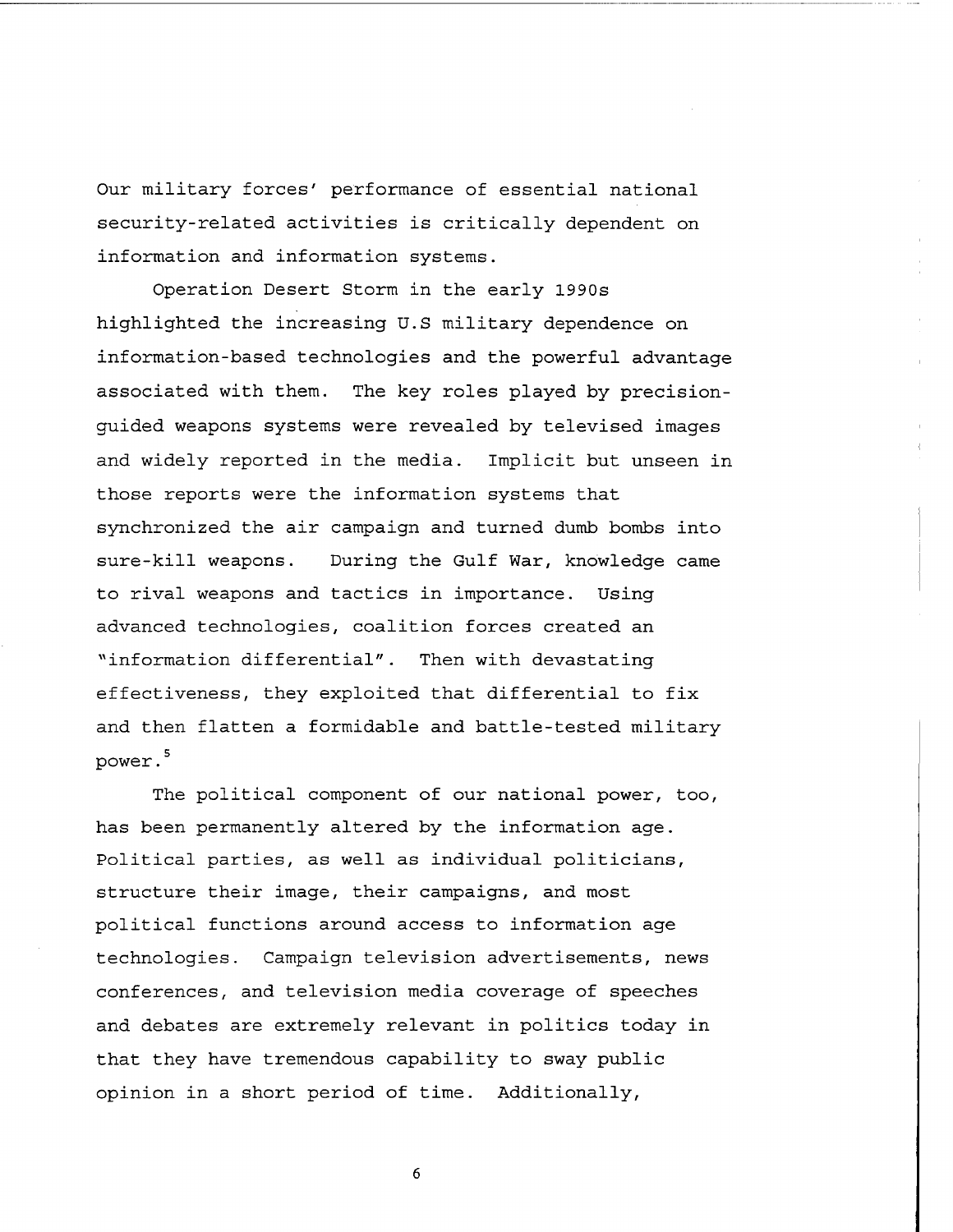political interest groups have harnessed the power of the information age to propel their messages to voters and politicians alike. Recent revelations concerning campaign contributions to the Democratic National Committee highlight this well. Today's information age politician has become not a leader, but a follower - of public opinion polls. The political candidate or campaign today that cannot take advantage of information technologies or react to public opinion surveys made possible through information technology is doomed to fail.

The global transmission of news through satellite broadcast and internet access has impacted our political interests by facilitating the spread of democratic ideals. Persuading the nations and peoples of the world to value human rights and democratic principles becomes easier with the internet and direct broadcast television. This access to information makes it more difficult for repressive regimes to keep their citizens in the dark. Clearly, information age technologies are tools of preventive diplomacy; they can help promote democracy and human rights in those states where we have the greatest concerns for stability and security. **<sup>6</sup>**

So, too, the economic dimension of our national power has been permanently transformed in the information age. Information is the prime currency of today's free market economies. Today's global economies are based on the availability of immediate access to the financial

 $\pmb{7}$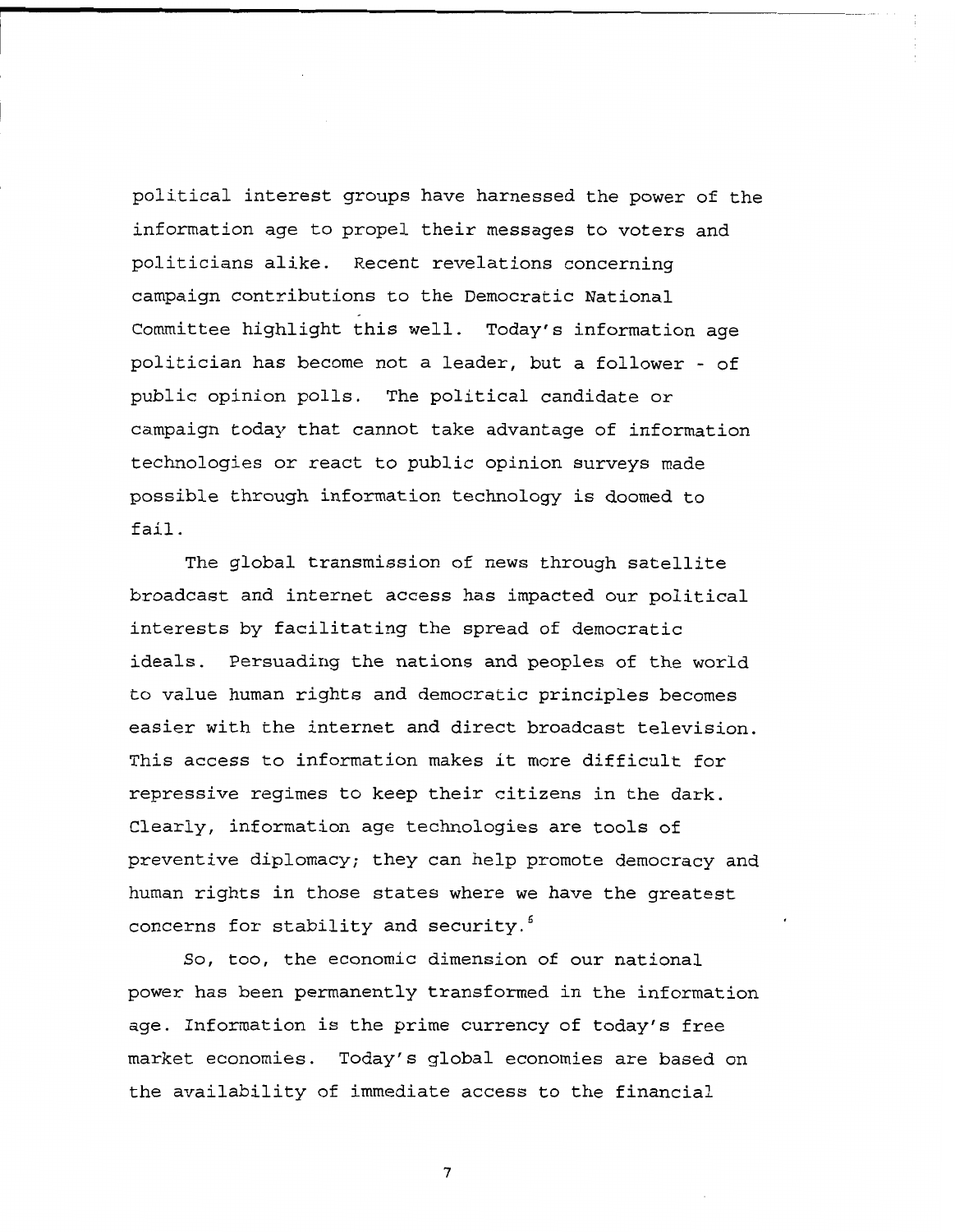superhighway. Thus, our banking and credit systems, the Federal Reserve, the stock exchanges, and the travel industry all depend heavily on networked information systems.<sup>7</sup> Today's global information infrastructure has yielded a truly global economy which offers increasing opportunities for American jobs and American investment. **<sup>8</sup>** As an example, personal computer maker Intel recently reported that China's personal computer buyers are so hungry for new technology that the Chinese market could be the world's second largest in less than five years. **<sup>9</sup>**

Our economic national interests assume an even increased importance when applied to the national security arena. The information-based free market environment is a pillar of our National Security Strategy. President Clinton has stated that free market nations with growing economies and strong open trade ties are more likely to feel secure and to work toward freedom. Democratic states are less likely to threaten our interests and more likely to cooperate with the United States to respond to security threats and promote free trade and sustainable development. **<sup>10</sup>**

We have expanded our economic ties to enhance this policy. The North American Free Trade Agreement (NAFTA), the Transatlantic Marketplace announced during the December **1995** US-European Union Summit in Madrid, and the Asia Pacific Economic Forum all tangibly indicate America's desire **to** expand the global free market economy.

 $8\phantom{.}$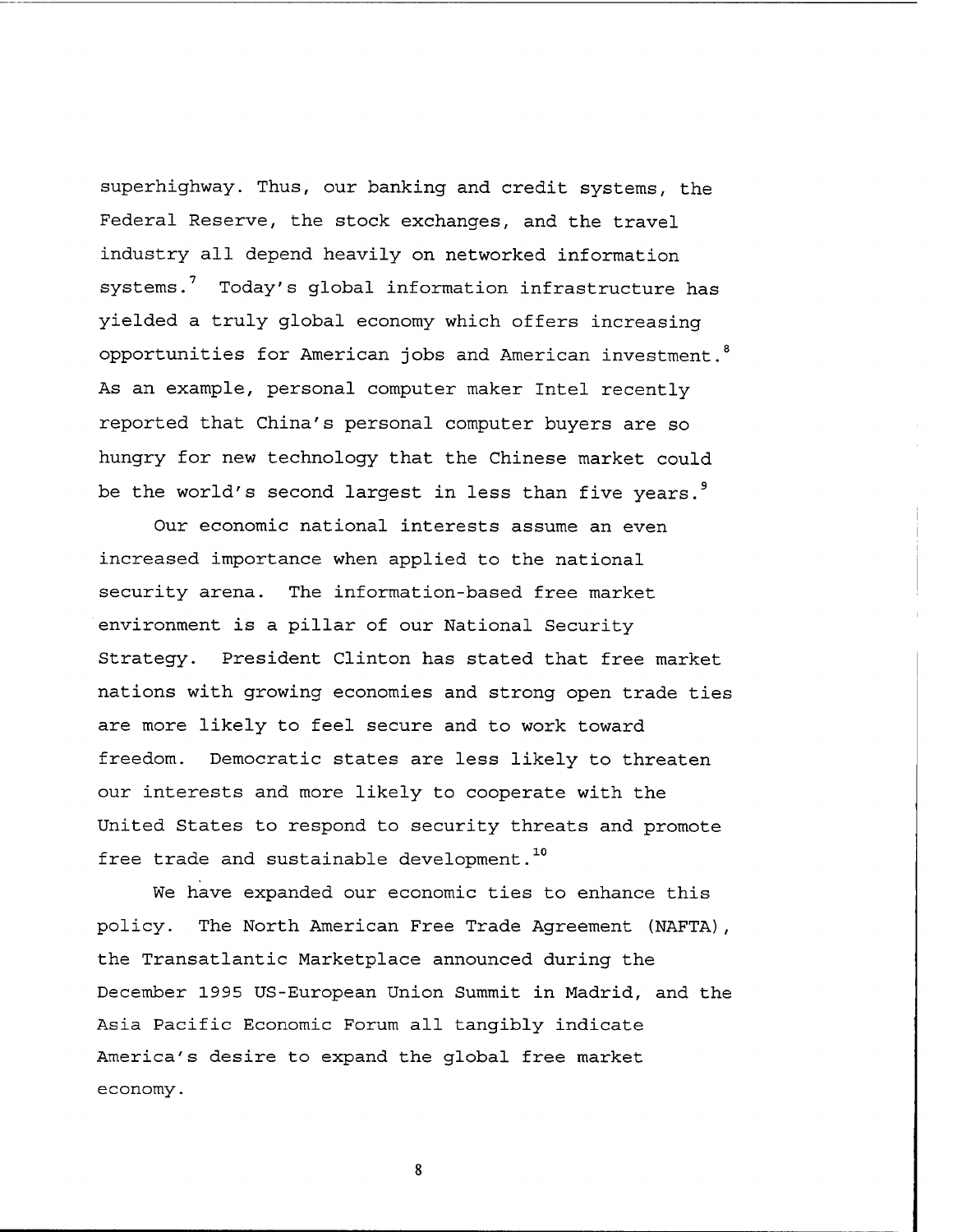Obviously, a robust, free-market economy is a pillar of American national interests. In the Information Age, the pillar of that economic well-being is information.

Clearly, the information age has dramatically and permanently altered our American values. Information technology is at the core of our military, political, and economic national interests. Today, information itself has become a strategic national resource vital to national security.<sup>11</sup> Consequently, the maintenance and protection of our information infrastructure has become a vital national interest of the United States. It follows that these values and national interests, then, should translate into our overall National Security Strategy.

### **The Vulnerabilities of Our Information Infrastructure**

As the information age has altered our values and national interests while greatly improving our overall quality of life, so, too, has it lead to new strategic vulnerabilities for the United States. The national security posture of the United States is becoming increasingly dependent on US infrastructures. These infrastructures are highly interdependent, particularly because of the internetted nature of the information components and because of their reliance on the national information infrastructure.<sup>12</sup> The economic values of the information age dictate that essential economic functions in today's global economy be performed over automated information systems. Banking, retail marketers,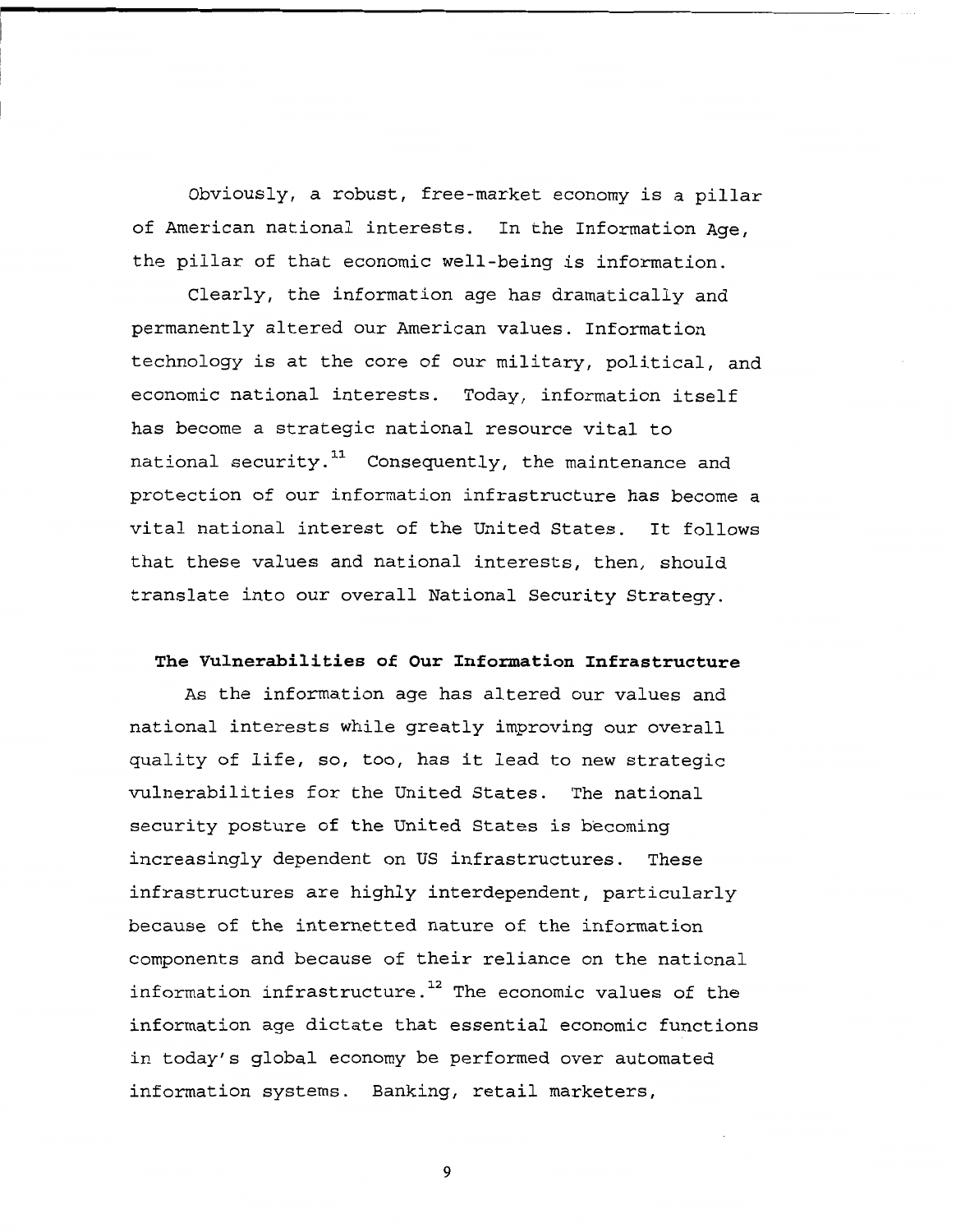telecommunications, and other industries rely on automated information systems for day-to-day operations. Author Winn Schwartau asserts that with over **125** million computers inextricably tying us all together through complex land- and satellite-based communications systems, a major portion of our domestic **\$6** trillion economy depends on their consistent and reliable operation. **<sup>13</sup>**

The complexities of global networks is an issue that crosses many boundaries: government and private sectors; business and personal interests; national and international relationships. As a recent Joint Chiefs of Staff publication points out, within the last decade, personal computers, workstations, data bases, and mainframes have been interconnected into distributed information networks. This interconnection is continuing at an ever-increasing rate. Through the internet and other data networks, government networks are interconnected with commercial networks, which are interconnected with military networks, which are interconnected with financial networks, which are interconnected with the networks that control the distribution of electrical power, and so on. It is now almost impossible to distinguish where one network ends and another begins in this extensive and complex information infrastructure. **<sup>14</sup>**

Americans today are becoming increasingly familiar with the term "Information Warfare" (IW) . Schwartau describes it as an electronic conflict in which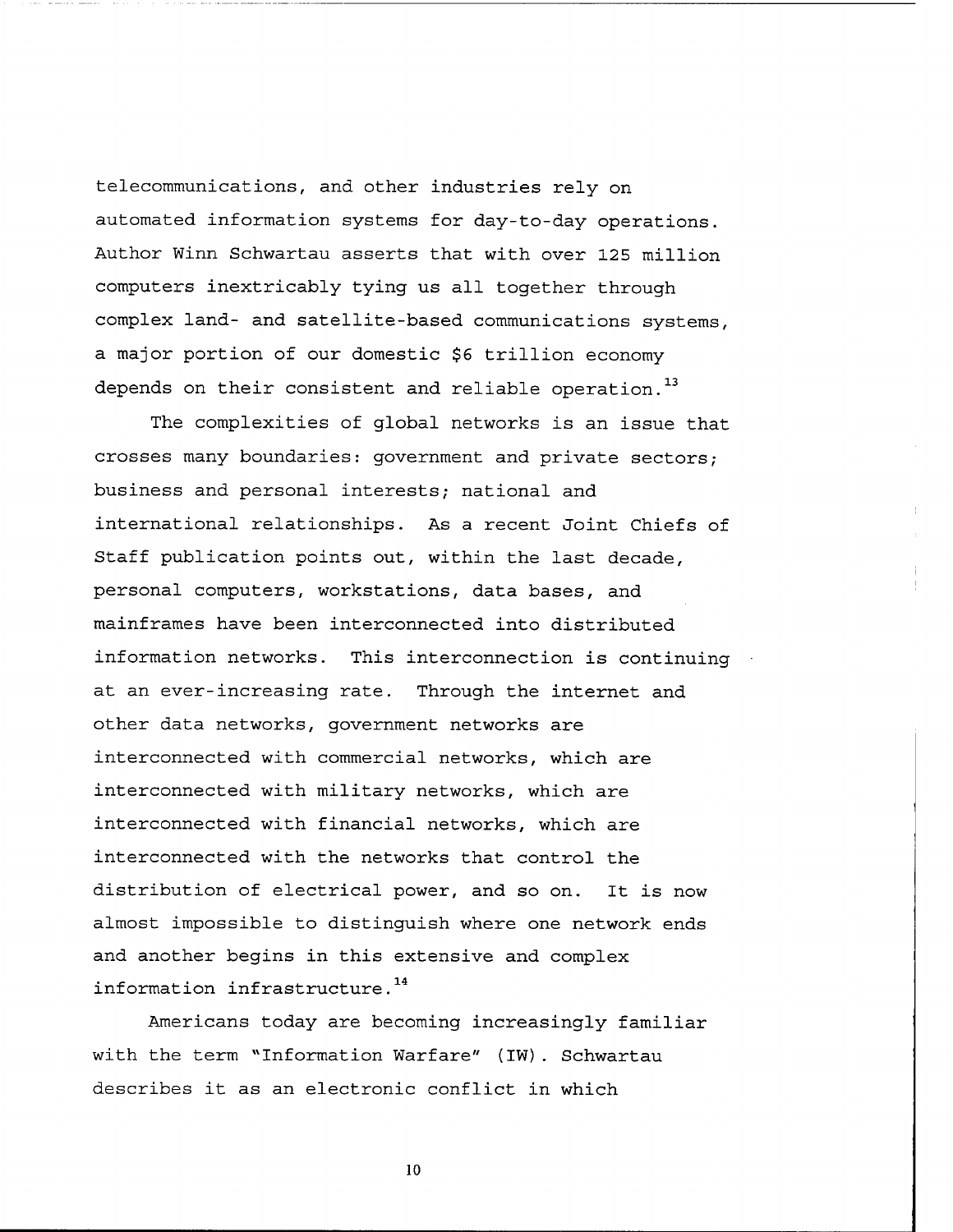information is a strategic asset worthy of conquest or destruction. Information Warfare is based on our reliance on automation and information systems<sup>15</sup>.

Clearly, the US has substantial information-based resources, including complex management systems and infrastructures involving the control of electric power, money flow, air traffic, oil and gas, and other information-dependent items. If and when potential adversaries attempt to damage these systems using information warfare techniques, then IW takes on a strategic aspect with national security implications. 16 Whose responsibility is it to safeguard these systems? The **US** military does not have the authority to do so.

Likewise, the paradigm of what constitutes a potential adversary has been broken in the information age. The United States emerged from the Cold War as the world's lone superpower - fielding the world's premier military forces, capable of rapid power projection and varied military responses to hostile acts. But as shown in Clancy's stock market scenario, today's interconnected networks may be subject to attack and disruption not just by states but also by nonstate actors, terrorist groups, and even individuals.<sup>17</sup>

Our ability even to retaliate against Information Warfare perpetrators may be in question. A certain veil of anonymity is possible in IW operations.<sup>18</sup> Given the wide array of possible opponents, weapons, and strategies, it becomes increasingly difficult to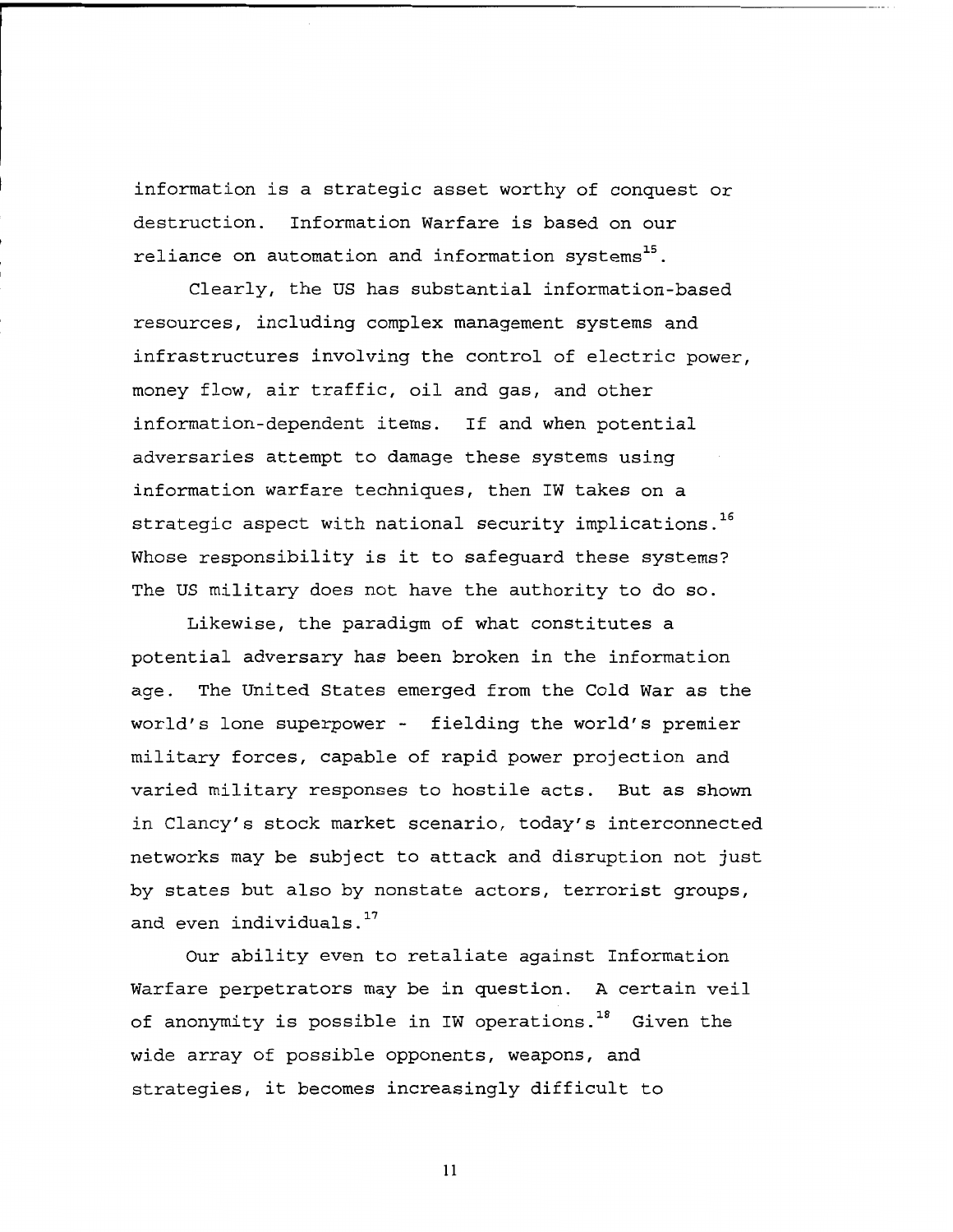distinguish between foreign and domestic sources of IW threats and actions.<sup>19</sup> We may not even know initially that an information attack has occurred, who initiated it, or for what purpose.

Although Clancy's stock market scenario described earlier is fictional, the IW threat is real. It encompasses all segments of our society. Information Warfare attacks are a common occurrence in this country. We must anticipate that the frequency and severity of them will increase rapidly.

In 1996, Citibank was the victim of a computer crime in which \$400,000 was illegally transferred, with another \$10 million in the perpetrators' accounts waiting to be withdrawn. **<sup>2</sup><sup>0</sup>**

On June 25, 1996, Central Intelligence Agency (CIA) Director John M. Deutch testified before the Senate Permanent Committee on Investigations that hacker attacks ranked, in his mind, as the second most worrisome threat to U.S. national security --just below the threat posed **<sup>2</sup><sup>1</sup>**by weapons of mass destruction.

Deutch had adequate reason for this judgment. The Government Accounting Office (GAO) has reported that the Department of Defense's computer systems are being attacked every day. Although Defense does not know exactly how often hackers try to break into DoD computers, the Defense Information Systems Agency (DISA) estimates that as many as 250,000 attacks may have occurred in 1995. Hackers have stolen and destroyed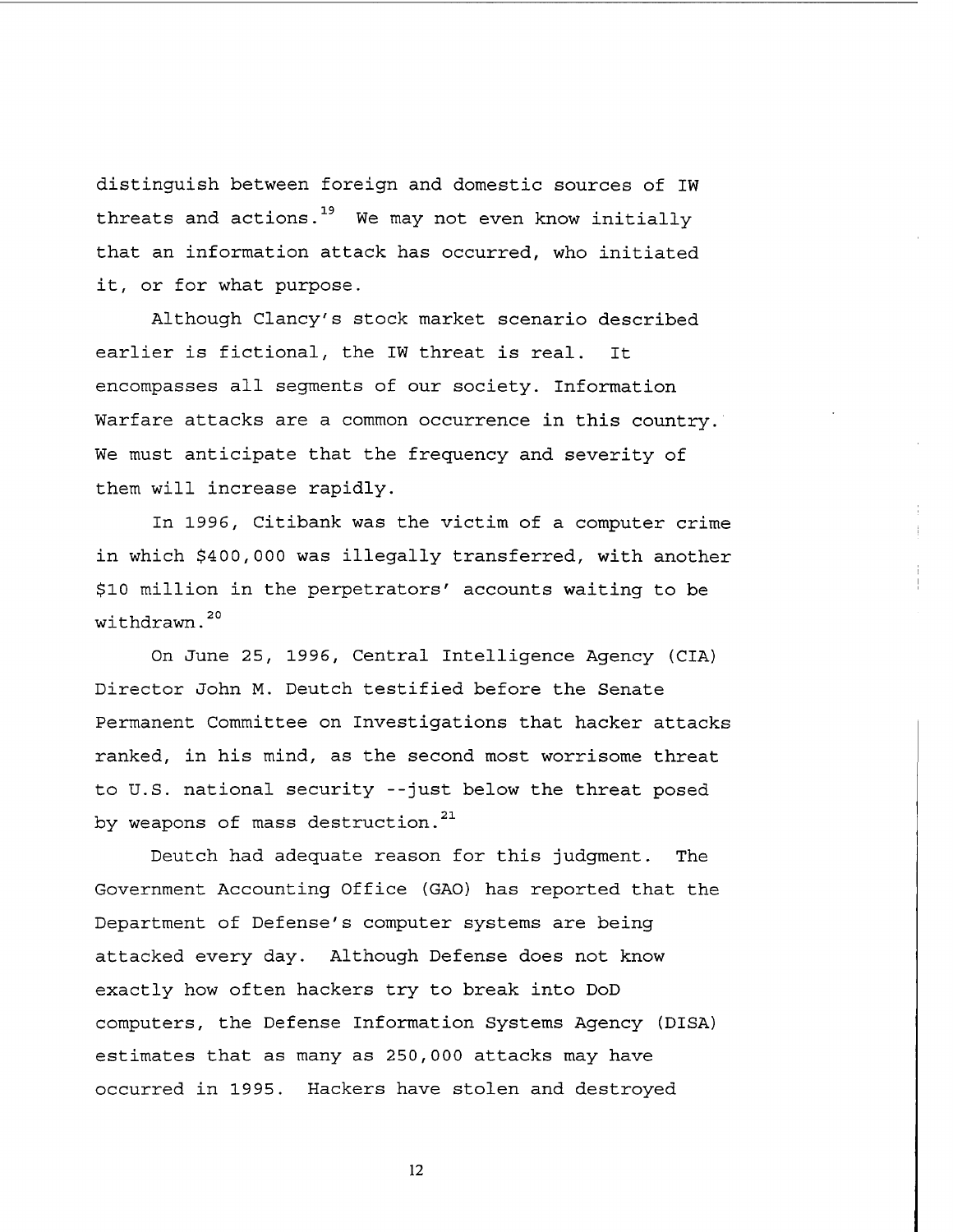sensitive data and software. They have installed "backdoors" into computer systems which allow them to surreptitiously regain entry into sensitive Defense systems. They have even 'crashed" entire systems and **<sup>22</sup>**networks.

More foreboding than even the GAO report is the recently released report of the Defense Science Board Task Force on Information Warfare - Defense. This report concluded that there is indeed a need for extraordinary action to deal with the present and emerging challenges of defending against possible information warfare attacks on facilities, information, information systems, and networks of the United States - attacks which would seriously affect the ability of the Department of Defense **<sup>2</sup><sup>3</sup>**to carry out its assigned missions and functions. Indeed, the report warned that the nation's reliance on information systems has created a "tunnel of vulnerability previously unrealized in the history of conflict" and could have a "catastrophic effect on the ability of the Department of Defense to fulfill its **<sup>2</sup><sup>4</sup>**mission".

Fortunately, reports and testimonies such as those by GAO, the Defense Science Board, and by the CIA Director have gotten the attention of the Clinton Administration, so we have begun to see some action at the highest executive levels. Claiming that "certain national infrastructures are so vital that their incapacity or destruction would have a debilitating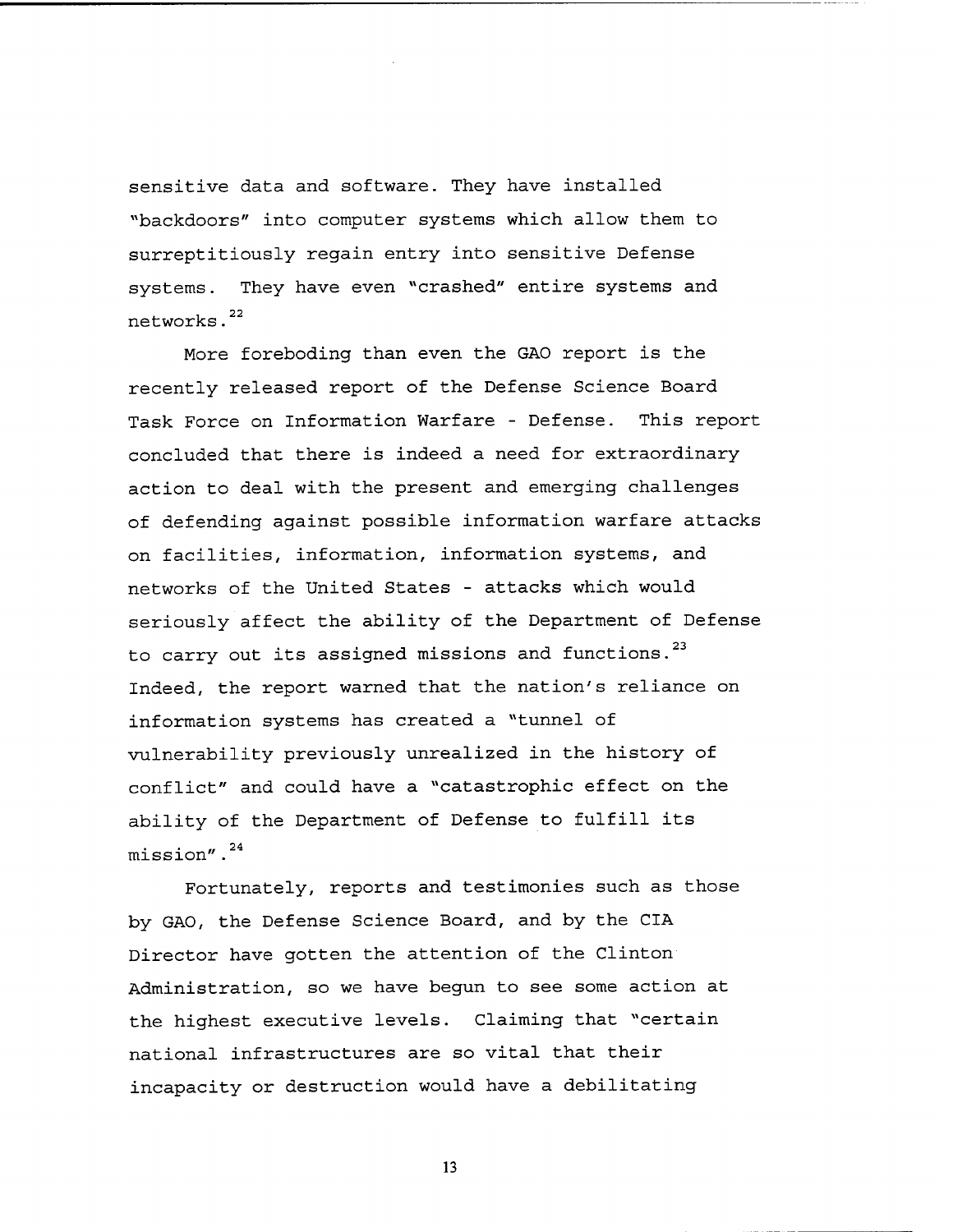impact on the defense or economic security of the United States," the White House established the President's Commission on Critical Infrastructure Protection (PCCIP) in July **1996.** This Commission, composed of members of most Executive Branch departments and agencies, will assess the scope and nature of the vulnerabilities of and threats to critical national infrastructures. It is also charged with specifying what legal and policy issues should be addressed, with recommending a comprehensive national policy and implementation strategy to protect our information infrastructure, and with proposing any **<sup>2</sup><sup>5</sup>**statutory or regulatory changes that may be necessary.

The PCCIP is scheduled to report back to the President in the spring of **1997.** The Commission is currently in session. The formation of the Commission is a promising first step. But now that we have our government's attention, we should initiate appropriate actions.

First, we must determine whether our National Security Strategy is adequate to promote the protection of information as a vital national resource.

# **Current National Security Strategy and Information Policies**

The Clinton Administration's current National Security Strategy of Engagement and Enlargement does not adequately address the importance that information holds as a strategic resource to our nation in the emerging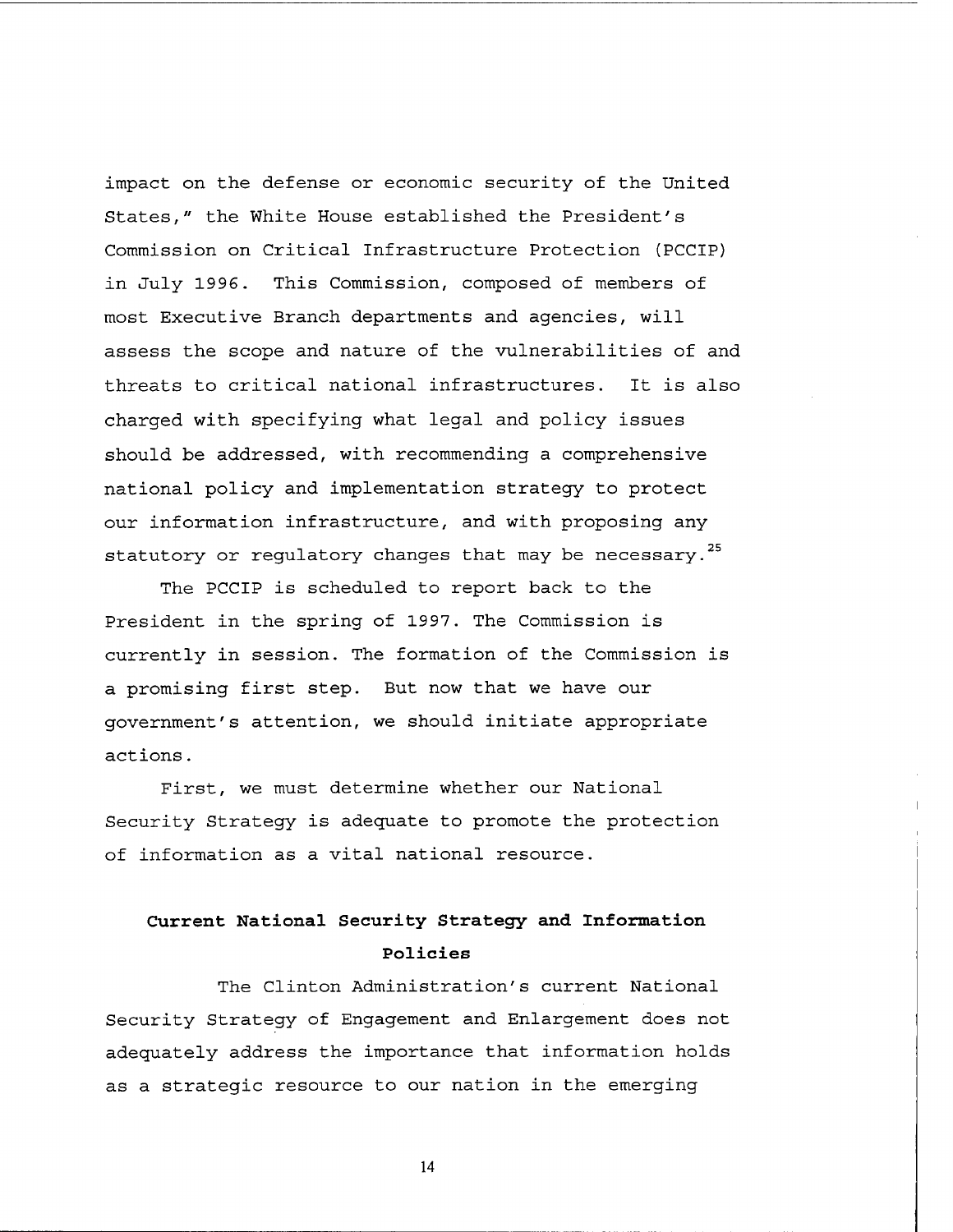information age. In fact, this 45-page document makes reference to information only in generalized terms. First, the Strategy acknowledges that the information revolution presents new challenges to US Strategy by bringing our world closer together as information, money, and ideas move around the globe at record speed. **<sup>26</sup>** Additionally, the 'document mentions the need to identify emerging threats to modern information systems and to support the development of protective strategies.<sup>27</sup> Finally, our National Security Strategy states that the threat of intrusions to our military and commercial information systems poses a significant risk to our national security. It indicates that it is being addressed $^{28}$ , but does not state how this is being accomplished. In fact, the National Security Strategy provides no strategy at all as to how this resource vital to our national security will be safeguarded.

The Clinton Administration offers a supplemental strategy document designed to present a comprehensive approach to bringing science and technology to the service of our nation's security and global stability. However, it too falls short of what is required for infrastructure protection. The National Security Science and Technology Strategy (NSSTS) is the country's first comprehensive Presidential statement of national science and technology priorities.<sup>29</sup> The NSSTS applauds the Global Information Infrastructure (GII) as a dynamic resource with an important role in research,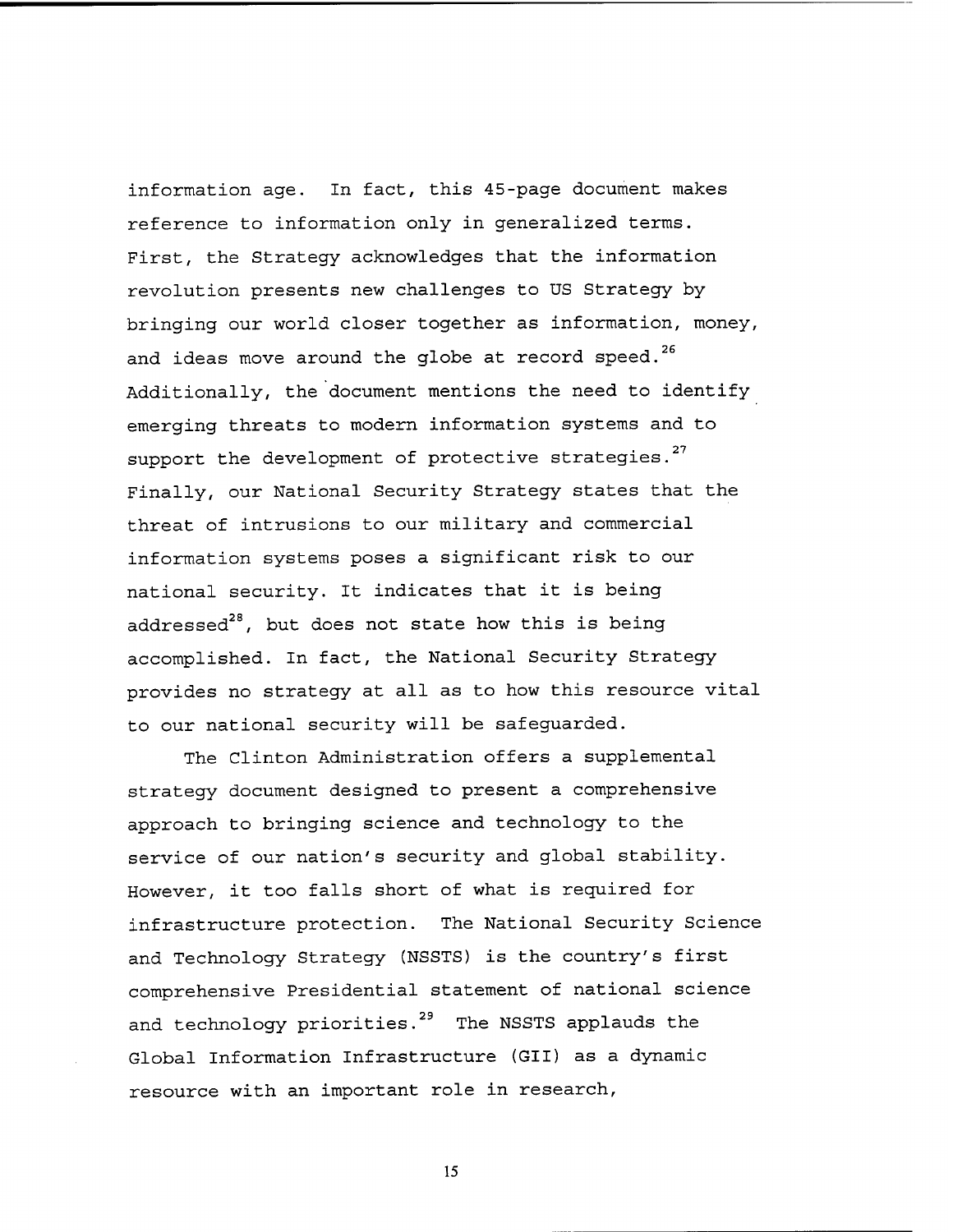telemedicine, and economic commerce. However no mention is made of any vulnerabilities to the GII.<sup>30</sup> The NSSTS is woefully devoid of any mention of the value of information as a strategic national resource or of the threats to our security brought about by the vulnerabilities of information infrastructures.

In addition to being inadequately addressed and prioritized in our major national security publications, the significance of information as a resource and the protection of the information infrastructure is likewise not adequately addressed in current government policies.

We have no comprehensive, over-arching nationallevel policy on information warfare, information assurance, or information protection.<sup>31</sup> Currently, there are a plethora of Presidential Directives, National Security Directives/ Decision Directives, circulars, and various executive branch agency and department manuals, handbooks, policies, and publications addressing information issues. While these documents provide valid attempts to address information-related issues, these varied documents reflect the fact that the Federal Government is poorly organized in its efforts to ensure national information infrastructure security. Currently, there are numerous boards, commissions, working groups, forums, committees, and advisory councils scattered throughout the Executive Branch, each of which has some aspect of information infrastructure assurance within its sphere. Consider the following groups and agencies in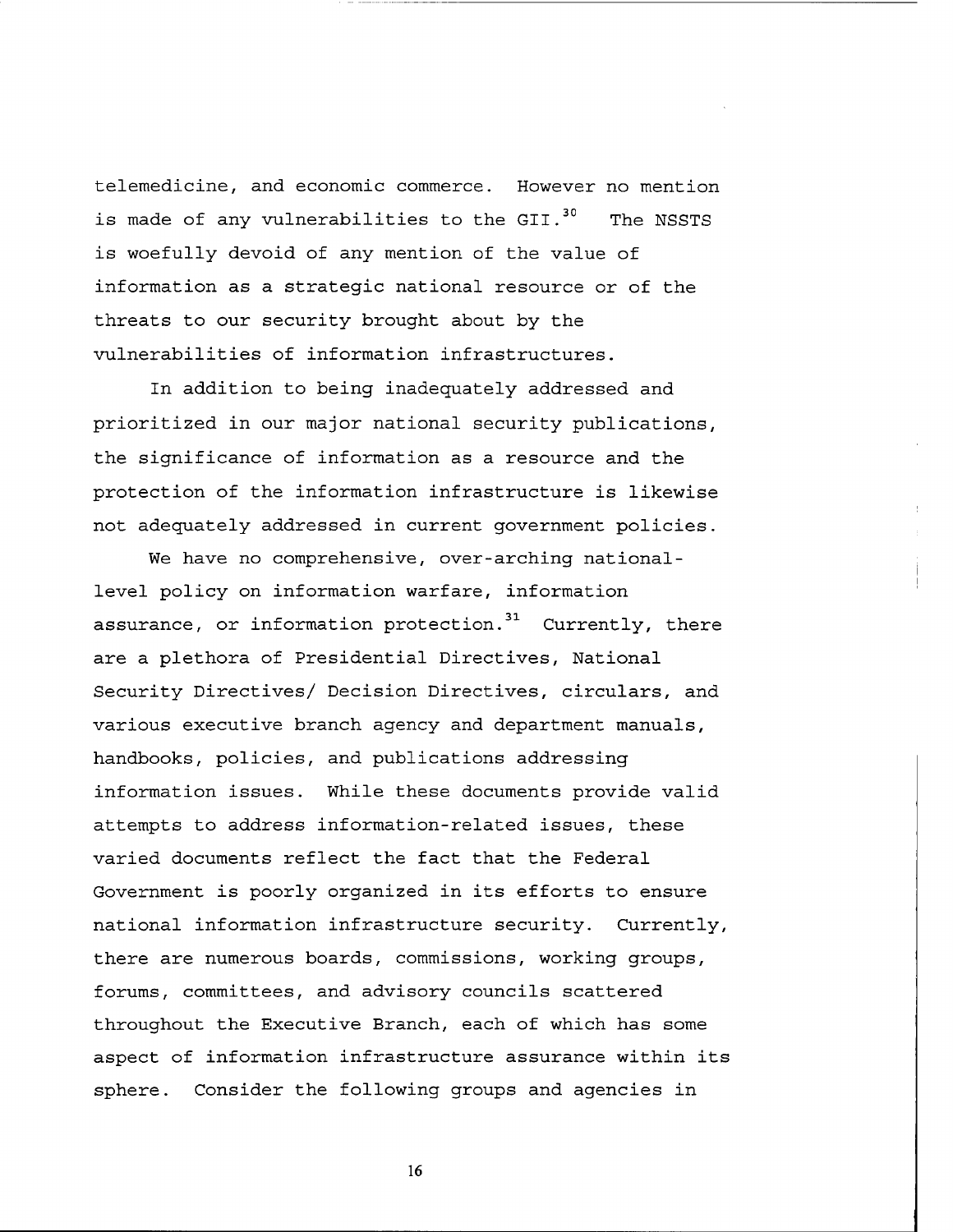some way assigned responsibility for information infrastructure security:

- Information Infrastructure Task Force (IITF)
- US Security Policy Board
- US Security Policy Forum
- Security Policy Advisory Board
- National Security Telecommunications Advisory Committee (NSTAC)
- National Communications System (NCS)
- National Security Telecommunications and Systems Security Committee<sup>32</sup>

While the Executive Branch is beginning to acknowledge the significance of information as a strategic asset, it is clear through the various policy documents and government bodies studying or working on information-related issues that there is no single governmental entity with sufficient vision, breadth, or resources to effectively manage the Executive Branch's infrastructure assurance efforts.<sup>33</sup>

### **A National Security Strategy for Information Assurance**

Noted US Army War College strategist Arthur Lykke defines the concept of strategy as an equation in which **Strategy** equals **Ends** (objectives toward which one strives) plus **Ways** (courses of action) plus **Means**  (instruments by which some end can be achieved).<sup>34</sup> The importance of information as a national resource and the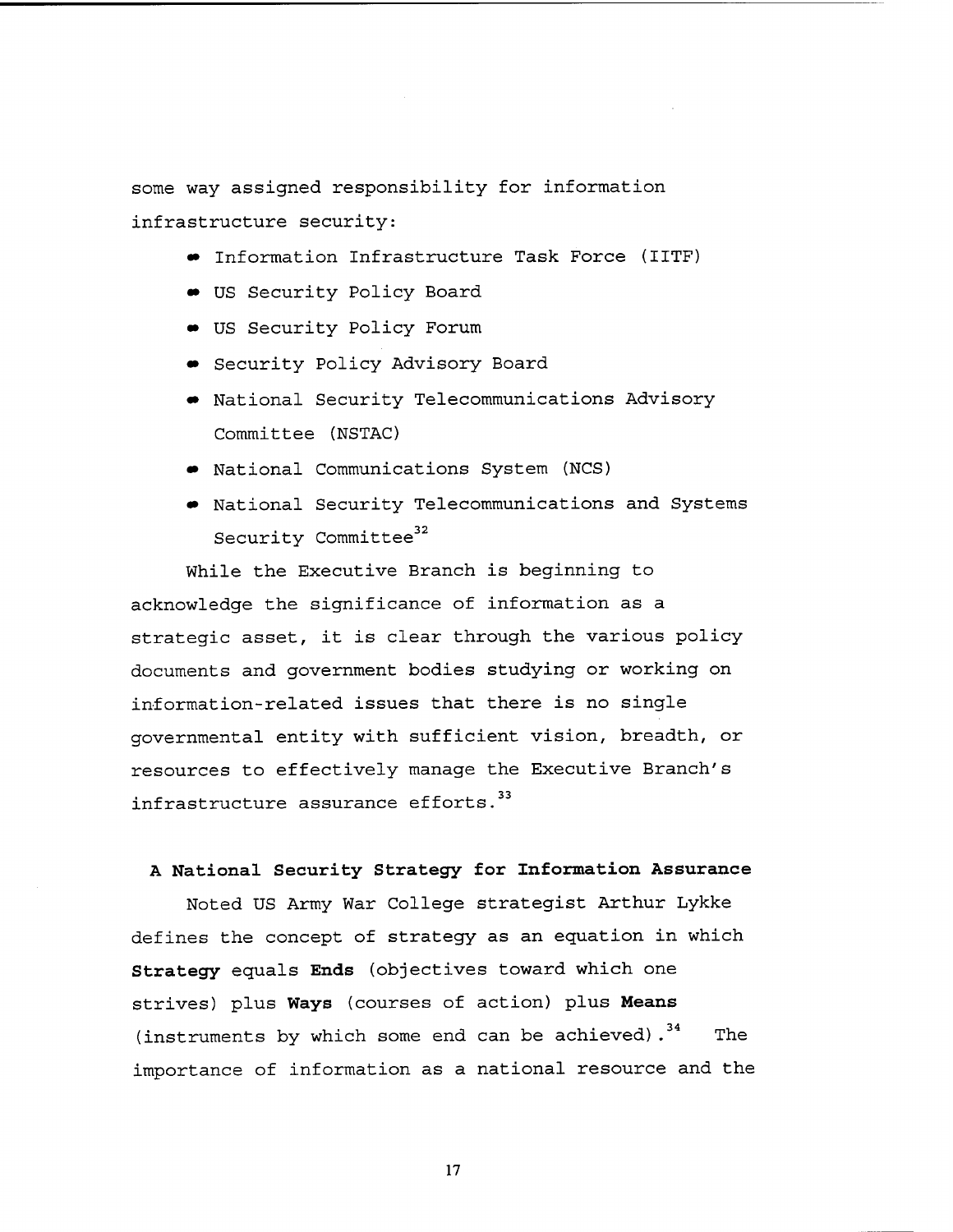vulnerability of our information infrastructure dictate that the US maintain a specific strategy for the protection of this national vital interest. Using Lykke's model, the following framework provides a strategic equation for information assurance:

**Ends** (Strategic Objectives)

- **Safeguard the integrity, availability, and reliability of information systems for the peaceful and productive use by the United States society in accordance with Constitutional guarantees and American notions of individual liberties. <sup>35</sup>**
- **Deny the efforts of hostile intruders to disrupt, destroy, or defeat US information systems.**

The ends (objectives) of our information strategy should spell out our national vision for the peaceful and productive use of this strategic resource of information. The basic constitutional responsibilities of the Federal Government to "insure domestic tranquillity; provide for the common defense; and promote the general welfare" must be promulgated and assured in the information age environment.<sup>36</sup> Likewise, with information so imbedded in all facets of American society today, our democratic ideals dictate that Americans be assured by their government of the availability of access to information systems.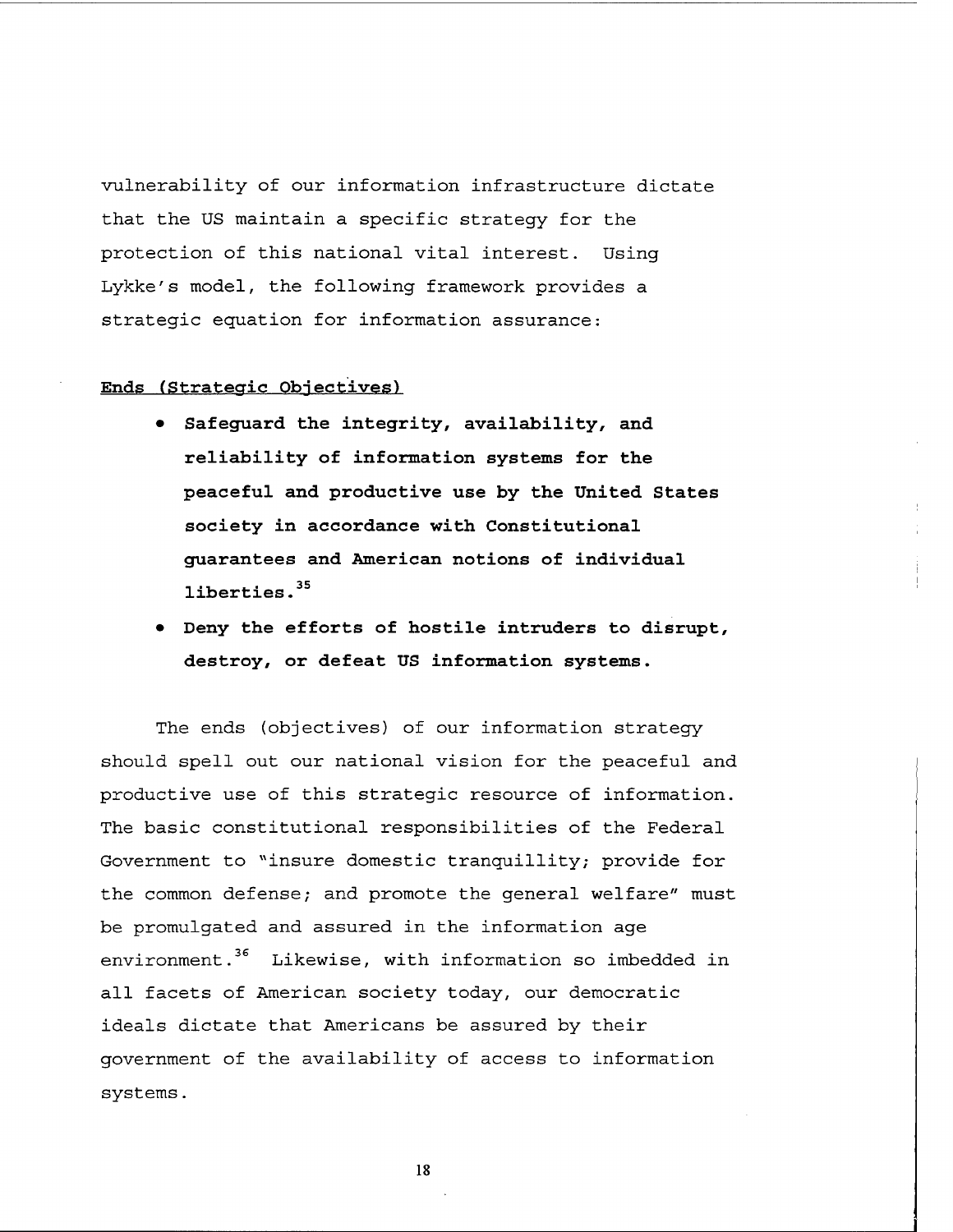Another reason that the Constitution must be cited within the objectives of any information strategy is for the sake of individual liberties. The Constitution of the United States, specifically its Bill of Rights, provides us our guarantee of individual freedoms. However, the information age has brought with it a plethora of potential legal issues. These include potential legal questions concerning rights to privacy, freedom of speech, and questions of jurisdiction. As the legal profession begins to grapple with the new challenges brought on by the information age, our National Security Strategy must continue to guarantee those Constitutional tenets of individual liberties.

## **Wavs (Strategic Concepts/ Courses of Action)**

- **Identify and assess the strategic threat to US <sup>3</sup><sup>7</sup>information systems.**
- **Develop proactive prevention and control measures that detect, deflect, and defeat intrusions or structural attacks on the US information infrastructure. Develop the ability to execute <sup>3</sup><sup>8</sup>those plans.**

As mentioned earlier, numerous studies and reports by a host of both government-sponsored organizations as well as private citizens have identified the vulnerabilities of our information systems. While such vigilant analysis should continue, the current starting points are quite clear. The Defense Science Board's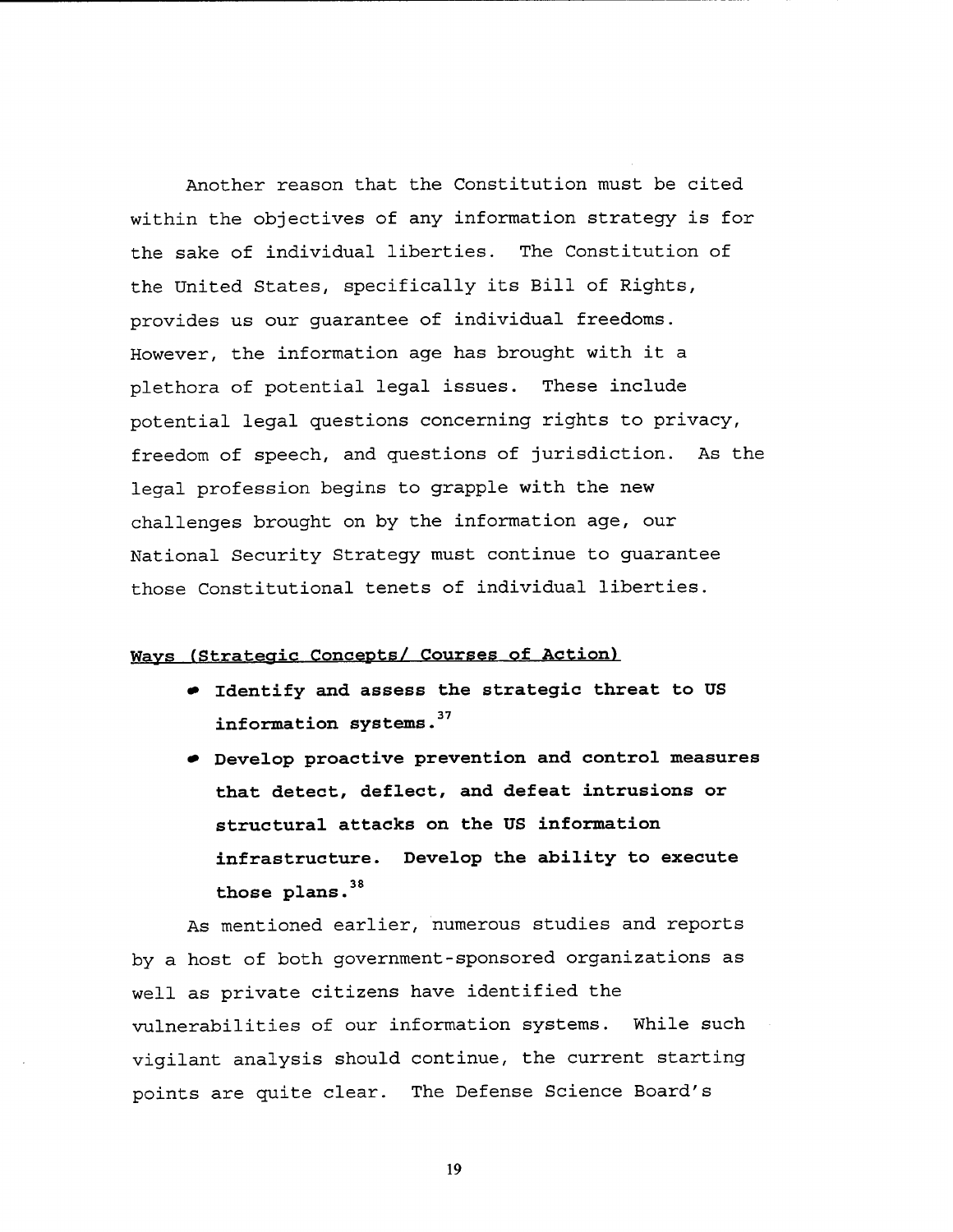recent report (November 1996), combined with the anticipated (Spring 1997) report by the President's Commission on Critical Infrastructure Protection (PCCIP), will provide ample, up-to-date analysis of current vulnerabilities. A risk assessment is the next logical step. From this, infrastructure protection priorities can be established.

Our nation must fund the research and development of enhanced security practices and tools.<sup>39</sup> As information age technologies have created vulnerabilities, so too can they assist in eliminating or protecting them. Cryptographic tools, assurance methodologies, tests, and standards will go a long way toward promoting information **4 0**  assurance.

# **Means (Resources** / **Instruments bv which some End can be measured)**

- **Promote the creation of an agency within the United Nations to deal with international information assurance issues, policies, standards, and responses to violations of accepted behavior within the areas of information assurance.**
- **Appoint a cabinet-level "Director of National Information Policy" to advise the President and to provide guidance and direction to Federal agencies as well as to coordinate closely with the private**   $\sec$  <sup>41</sup>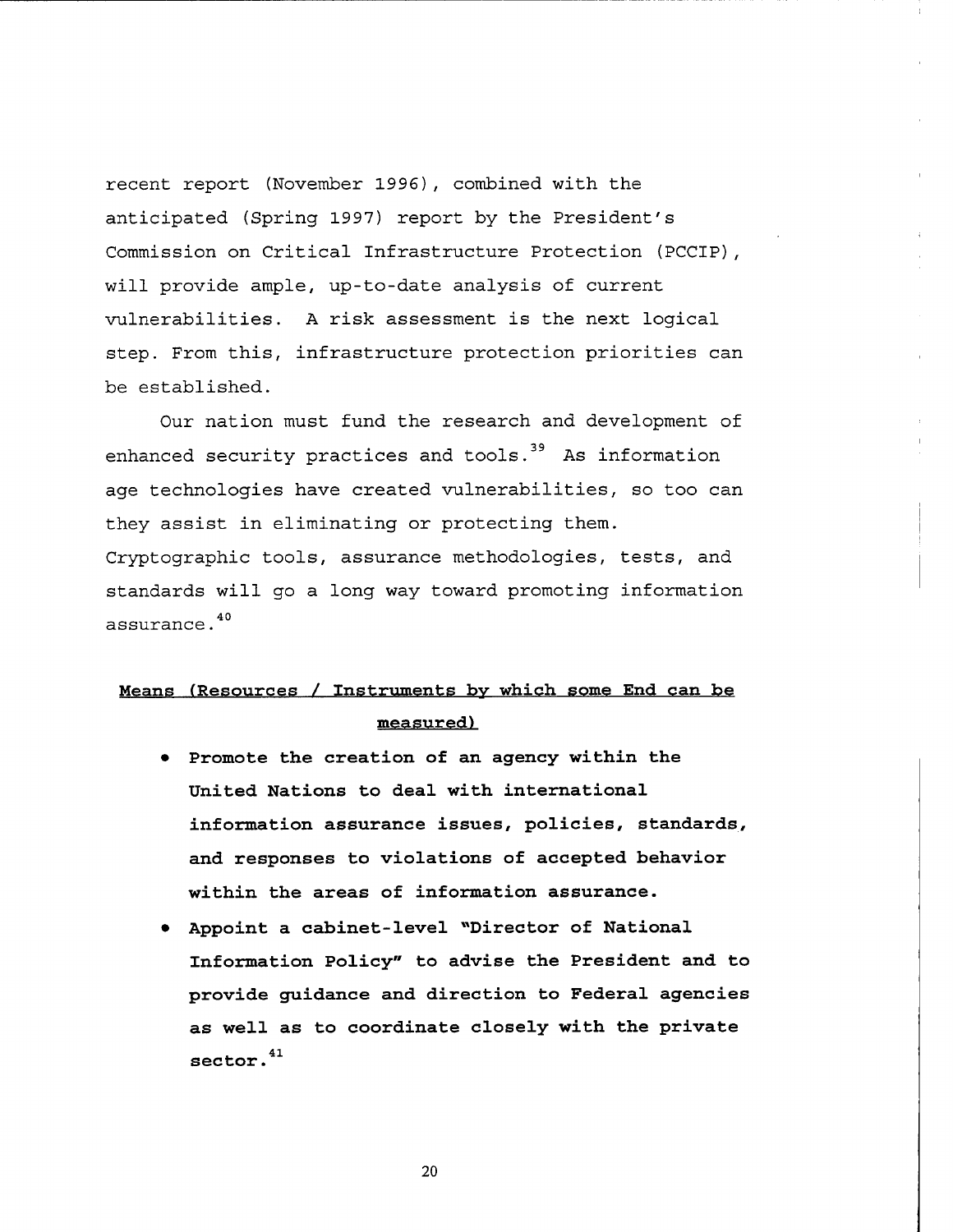- **Publish a written National Security Strategy for Information, advocated by the Office of National Information Policy, to formalize our information assurance framework and to coordinate its implementation within the interagency process and the private sector.**
- **Legislate a set of "Information Age War Powers" as the basis for Federal intervention in assuring the operations of the national information infrastructure in responding to threats to the national security42**
- **Foster cooperation and adherence to this strategy among all users of information services within the United States as well as within the international comuni ty** .

To provide for information assurance, we must first and foremost appoint someone to be in charge. At the national level, the focal point for federal governmental leadership should be a cabinet-level Director of National Information Policy.

With information integrated as a strategic resource in all aspects of our national power, the President should be able to call upon a full-time advisor who can complement the military, economic, and political advice given to him from the information perspective.

This "Information Czar" will provide national-level leadership and visibility to the information arena. He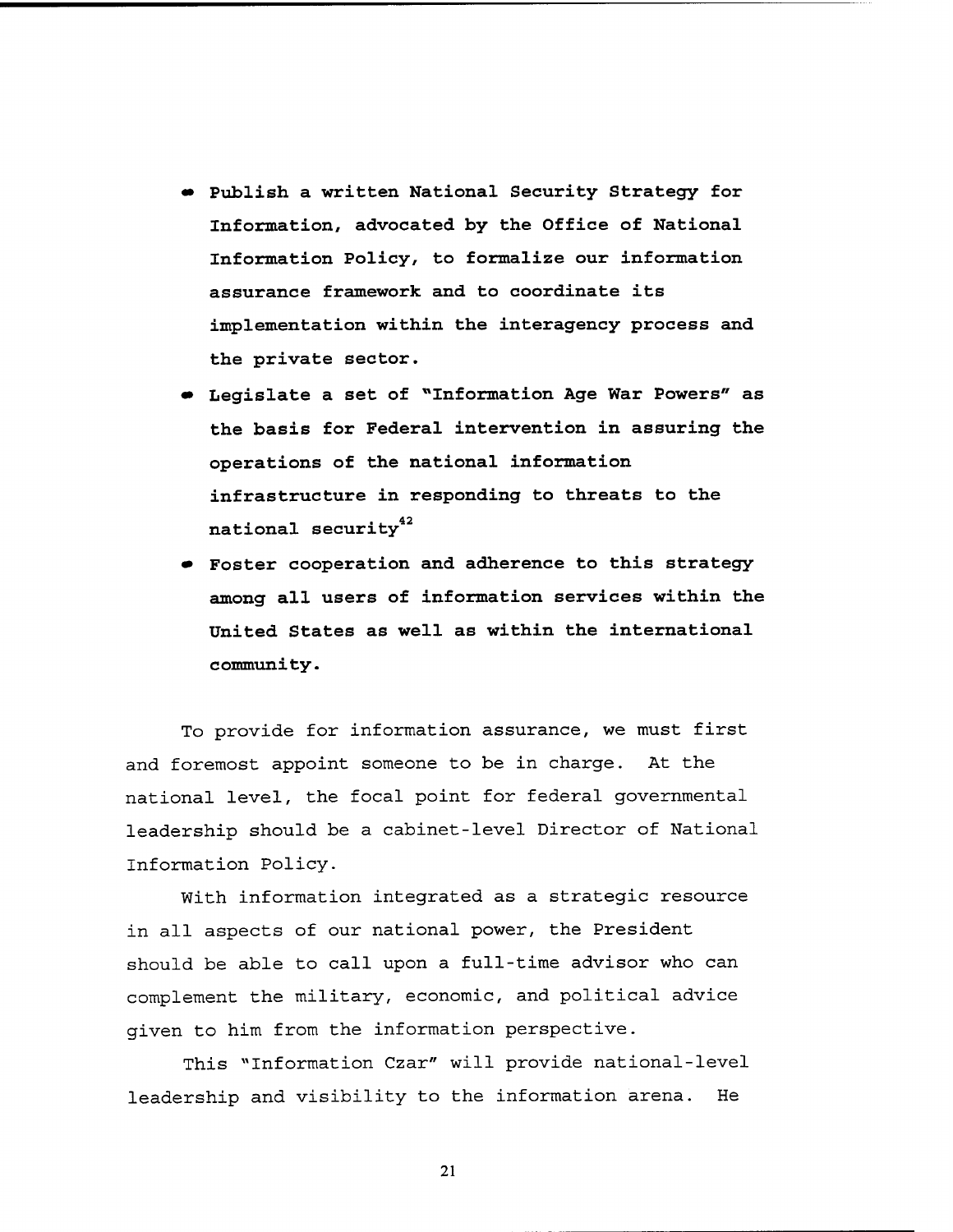will be able to operate on an equal footing with other cabinet officials, thereby impacting on the necessary interagency coordination with the large number of government organizations and with the Congress.<sup>43</sup> The Information Assurance (IA) duties of the "Info Czar" would be the following:

- Coordinate and consolidate all Executive Branch IA activities.
- Issue national policies and directives for IA
- Propose and review legislation dealing with IA
- Review IA budgets, including R&D, throughout the Executive Branch
- Act as central point of contact (POC) for the Executive Branch concerning IA matters; specifically act as POC for the other branches of the Federal Government.<sup>44</sup>
- Coordinate closely with the private sector to promote the role of industry and private citizens toward IA. **<sup>45</sup>**

In sum, we must resource, organize, and equip the Office of National Information Policy to lead the way in coordinating this vital service for our country.

While the debate will no doubt be furious, the Congress must also legislate a set of "Information War Powers". Since much of the defense information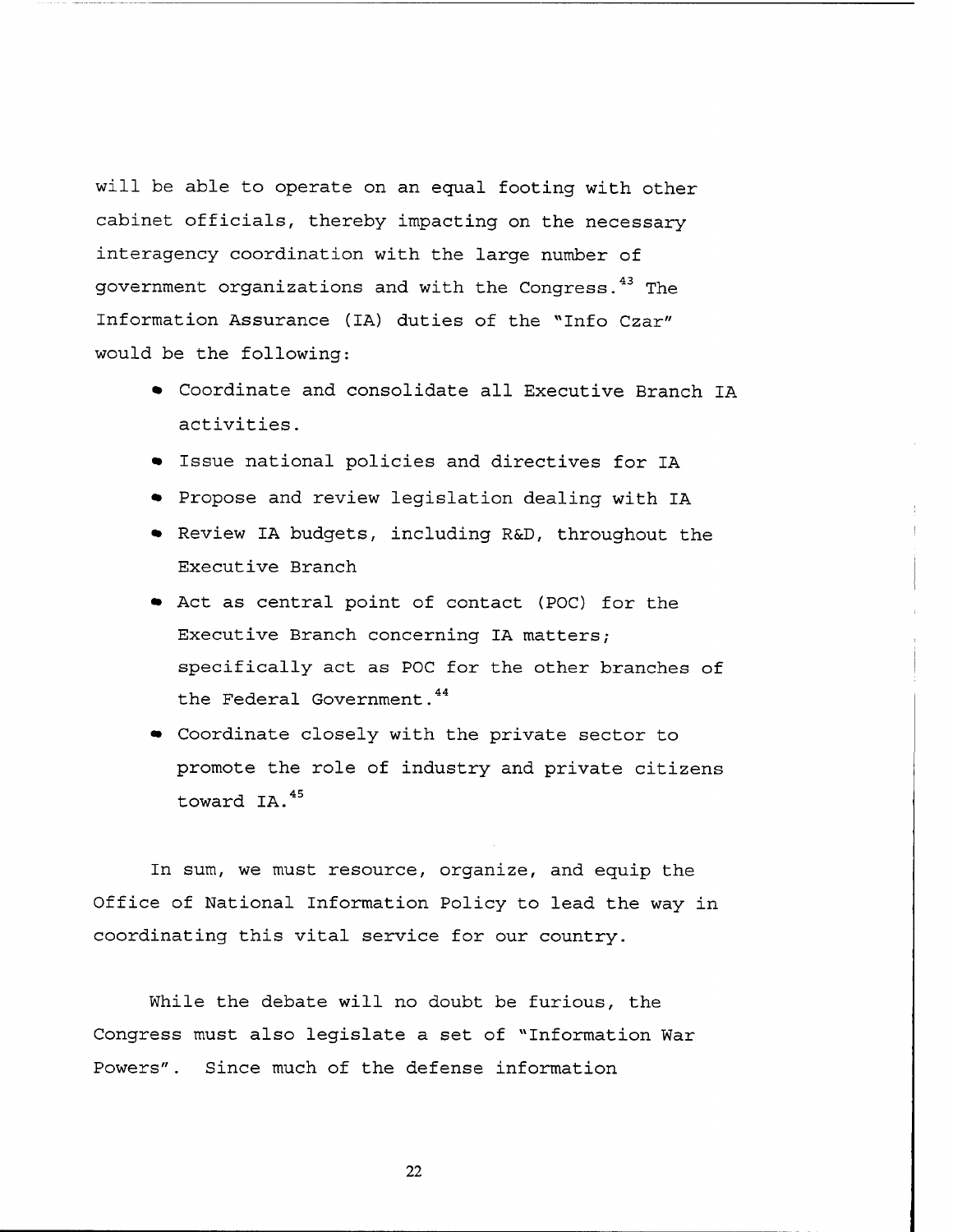infrastructure relies on the national information infrastructure for connectivity, these war powers will provide the Federal Government with the legal authority to protect or utilize nongovernmental and privately owned portions of the national information infrastructure in the name of the common defense<sup>46</sup> in times of crisis.

#### **Summary**

Americans have enthusiastically embraced information age technologies. The information age has dramatically upgraded the standard of living of our people and created a new, but lasting dependence and expectation.on the part of the individual American for information services. More important, information age technologies are permanently imbedded into the political, military, and economic aspects of our national power. As America grows more dependent upon information systems, information itself has truly become a vital national interest of the United States.

Yet this reliance on information systems has created a startling new vulnerability for our country. This vital strategic resource and the information infrastructure of our nation are at risk to various forms of Information Warfare.

We must develop a comprehensive National Security Strategy which spells out the ends-ways-means of information assurance. This strategy should be spearheaded by a new cabinet-level Director of National Information Policy within the Executive Branch. This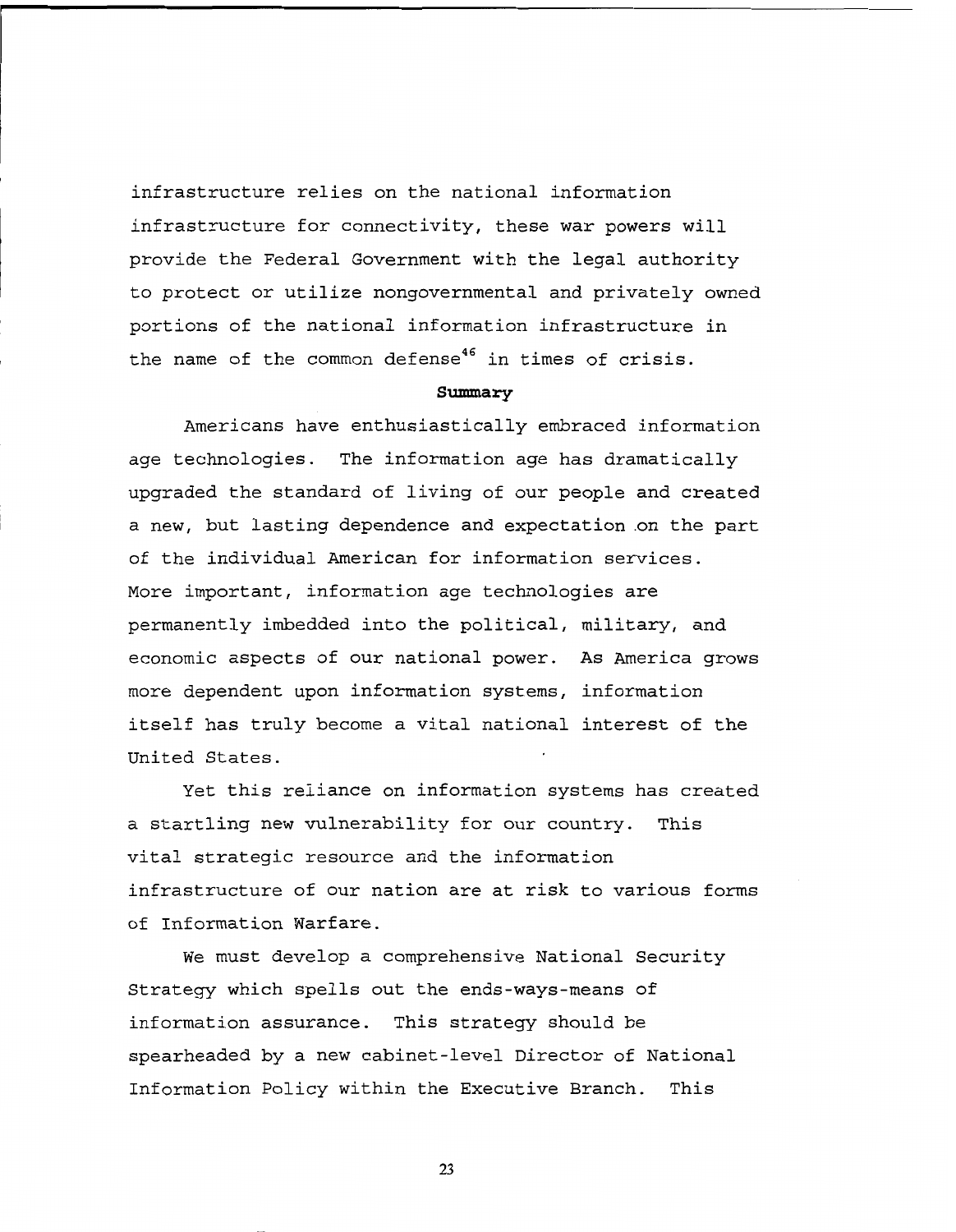"Information Czar" must be resourced, organized, and equipped to lead the coordinated efforts of national information assurance for the 21st Century.

Former Senator Sam Nunn, on the occasion of receiving the Association of the United States Army's Marshall Award for distinguished service, appropriately summed up America's current information age vulnerabilities as he warned of the consequences of inaction:

> "Fortunately, so far this country has not had any serious breakdowns in our information infrastructure. Americans have not had to endure any unexpected, prolonged, and widespread interruption of power. We have not had any grounding of our air traffic control system; and we have not had any loss of our banking or financial services. We must not, however, wait for an electronic Pearl Harbor to spur us into rethinking these vulnerabilities and challenges. There is no question that the Information Age will greatly benefit our citizens and our world... but we must make certain that in our rush to connect, we must also formulate a national policy that promotes the security of our **<sup>47</sup>**information infrastructure".

Perhaps Senator Nunn's "electronic Pearl Harbor" will occur, as Clancy described, on Wall Street. Perhaps the enemy will not be a foreign nation possessing obvious military might, but a hostile group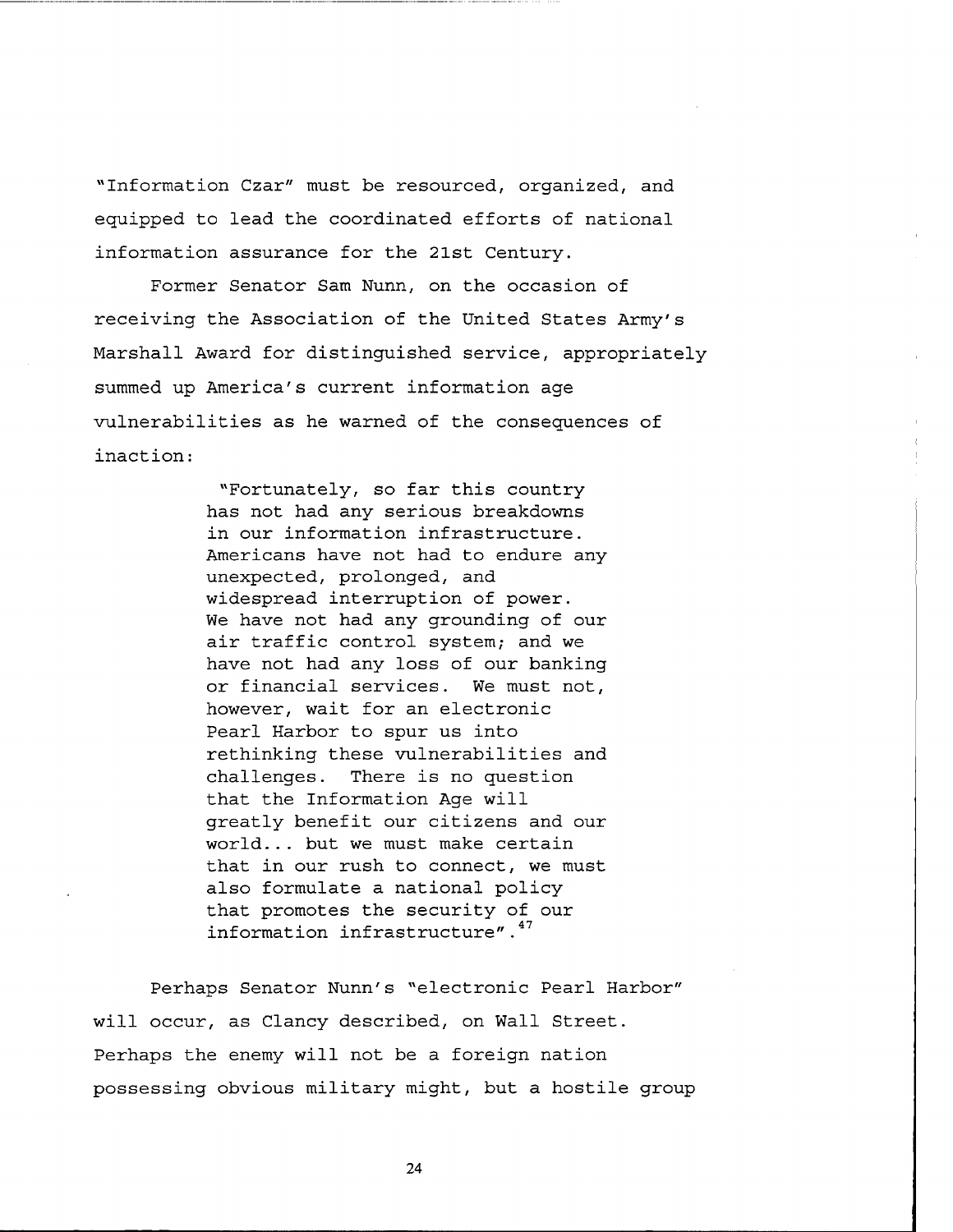of individuals armed with readily available information age tools. Perhaps the target will not be our military forces, but our ability to process our newest vital interest - information.

The Cold War is over. The world's lone superpower has careened headlong into the Information Age. However, with this new strategic setting have come new vulnerabilities to the security of the United States.

It is time that our National Security Strategy and our Federal Government's capability for information assurance be strengthened to meet this threat.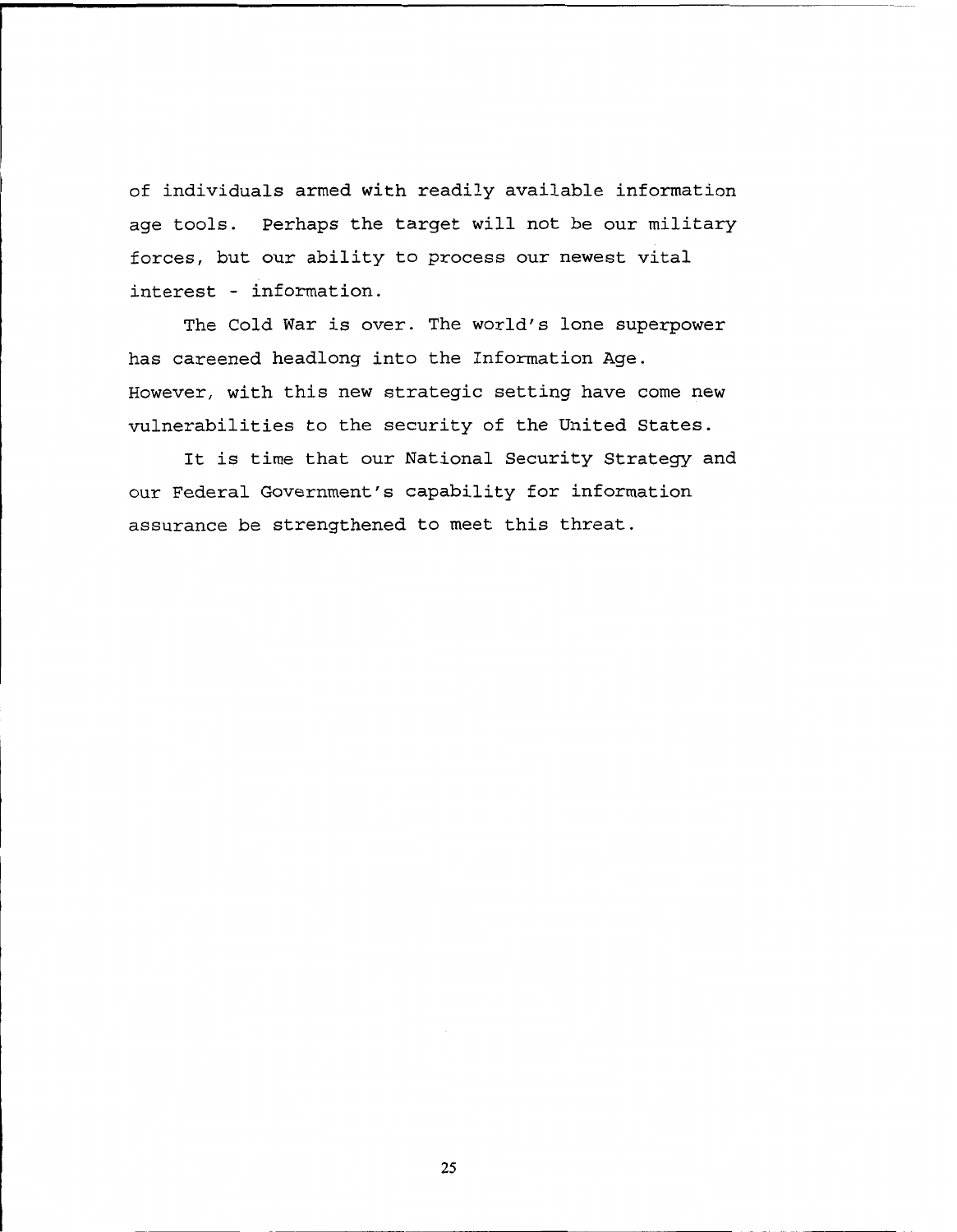## **ENDNOTES**

**<sup>1</sup>**Tom Clancy, Debt of Honor (New York: Berkley Books, 1994), 399.

Fast, William, LTC, "Knowledge Strategies: Balancing Ends, Ways, and Means in the Information Age" (US **Army** War College Strategy Research Project, 1996), 2.

<sup>3</sup> Security Policy Board, "White Paper on Information Infrastructure Assurance", Dec 1995; available fiom http://www.fas.org/sgp/spb/whitepap.html; Internet accessed, 27 Jan 1997; 1.

<sup>4</sup> The Joint Chiefs of Staff, Information Warfare: A Strategy for Peace...The Decisive Edge in War, (Washington: US Government Printing Office, 1996), 1-2.

Allen D. Campen, ed., The First Information War: The Story of Communications. Computers. and Intelligence Systems in the Persian Gulf War (Fairfax, VA: AFCEA International Press, 1993); 7-8.

 $6$  Fast, 4.

**<sup>7</sup>**Security Policy Board, 1.

<sup>8</sup> The White House, A National Security Strategy of Engagement and

Enlargement (Washington: US Government Printing Office, February 1995), i.

<sup>9</sup> Sci-Tech Story Page, "Intel Sees Huge Market in China", available from http://www.cnn. com, Internet accessed February 26,1997.

<sup>10</sup> National Security Strategy, ii.

 $<sup>11</sup>$  The Joint Chiefs of Staff, 1.</sup>

<sup>12</sup> The Joint Chiefs of Staff, and the National Defense University, Information Warfare: Legal. Regulatory. Policy and Organizational Considerations for Assurance, 2nd Edition (Washington: US Government Printing Office), 1-1.

**l3** Winn Schwartau, Information Warfare: Chaos on the Electronic Superhighway (New York: Thunder's Mouth Press, 1994): 13.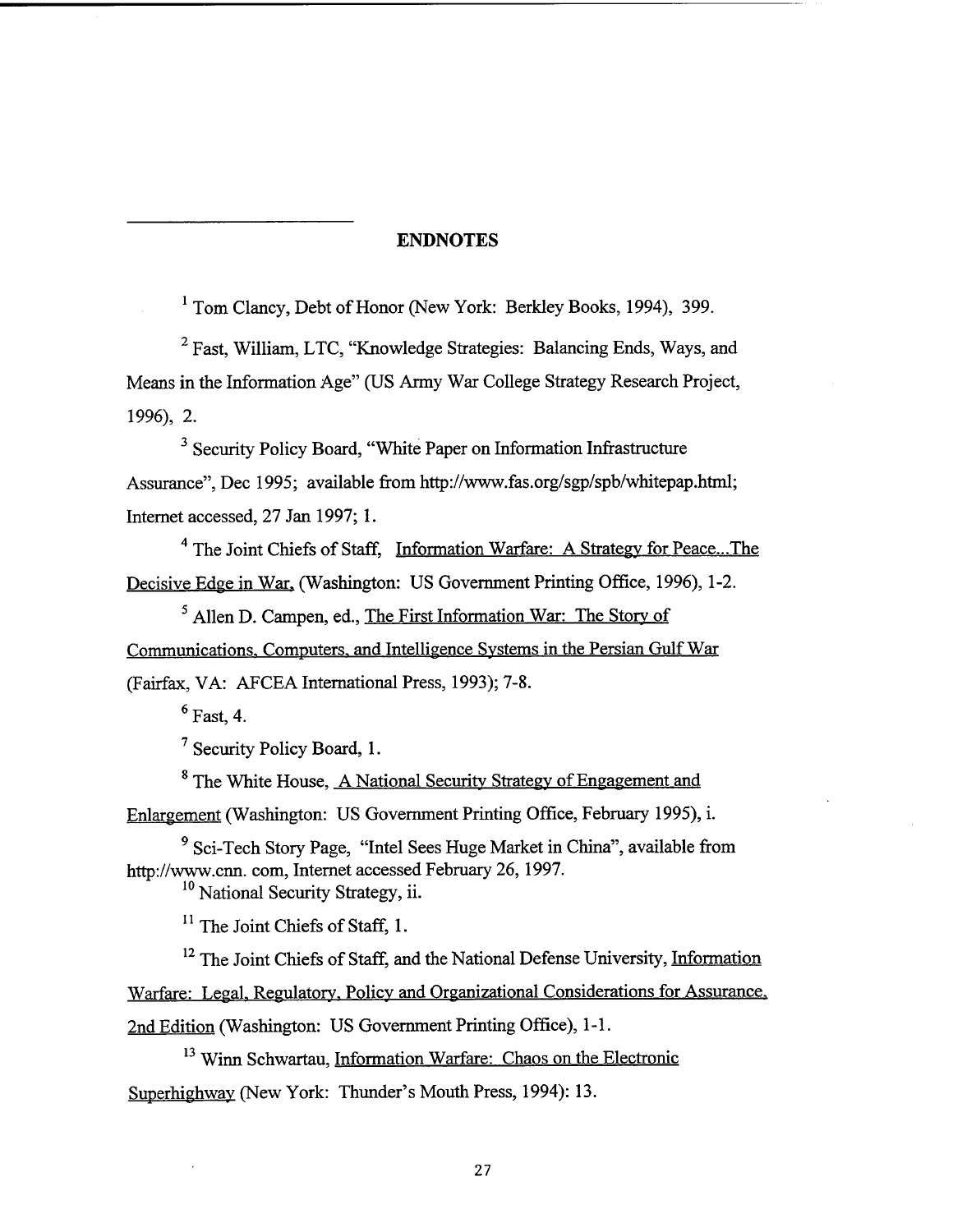**l4** The Joint Staff and NDU, pl-4.

<sup>15</sup> Schwartau, 13.

**l6** Roger C.Molander, Andrew C. Riddle, and Peter A. Wilson, "Strategic Information Warfare: A New Face of War", Parameters (August 1996): 85.

**<sup>17</sup>**Ibid, 87.

<sup>18</sup> Defense Science Board, 7.

**l9** Ibid, 87.

<sup>20</sup> Martin C. Libbicki, "Defending the National Information Infrastructure"; available from http://www.ndu.edu/ndu/inss/actpubs/niitemp.html; Internet accessed 27 January 1997; 13.

 $21$  Ibid, 12.

<sup>22</sup> Government Accounting Office, Information Security: Computer Attacks at Department of Defense Pose Increasing Risks. (Washington: U.S. Government Accounting Office,  $1996$ ), 2-3.

**<sup>23</sup>**Defense Science Board, 2.

<sup>24</sup> Bob Brewin and Heather Harreld, "US Sitting Duck, DOD Panel Predicts". Federal Computer Week, (11 November 1996): 1.

**<sup>25</sup>**Frank Sowa, "Clinton's Secret War Against Cyber-Terrorists". Boardwatch, October 1996; available fiom http://www.ppn.org/net96/nov4.html; Internet accessed 25 Jan 1997; 2.

<sup>26</sup> National Security Strategy, 1

**<sup>27</sup>**Ibid, 2.

**<sup>28</sup>**Ibid, 13.

<sup>29</sup> The Office of Science and Technology Policy. National Security Science and Technology Strategy, (Washington: 1995) ; i.

**<sup>30</sup>**Ibid, 52.

**31** The Joint Staff and NDU, 2-84.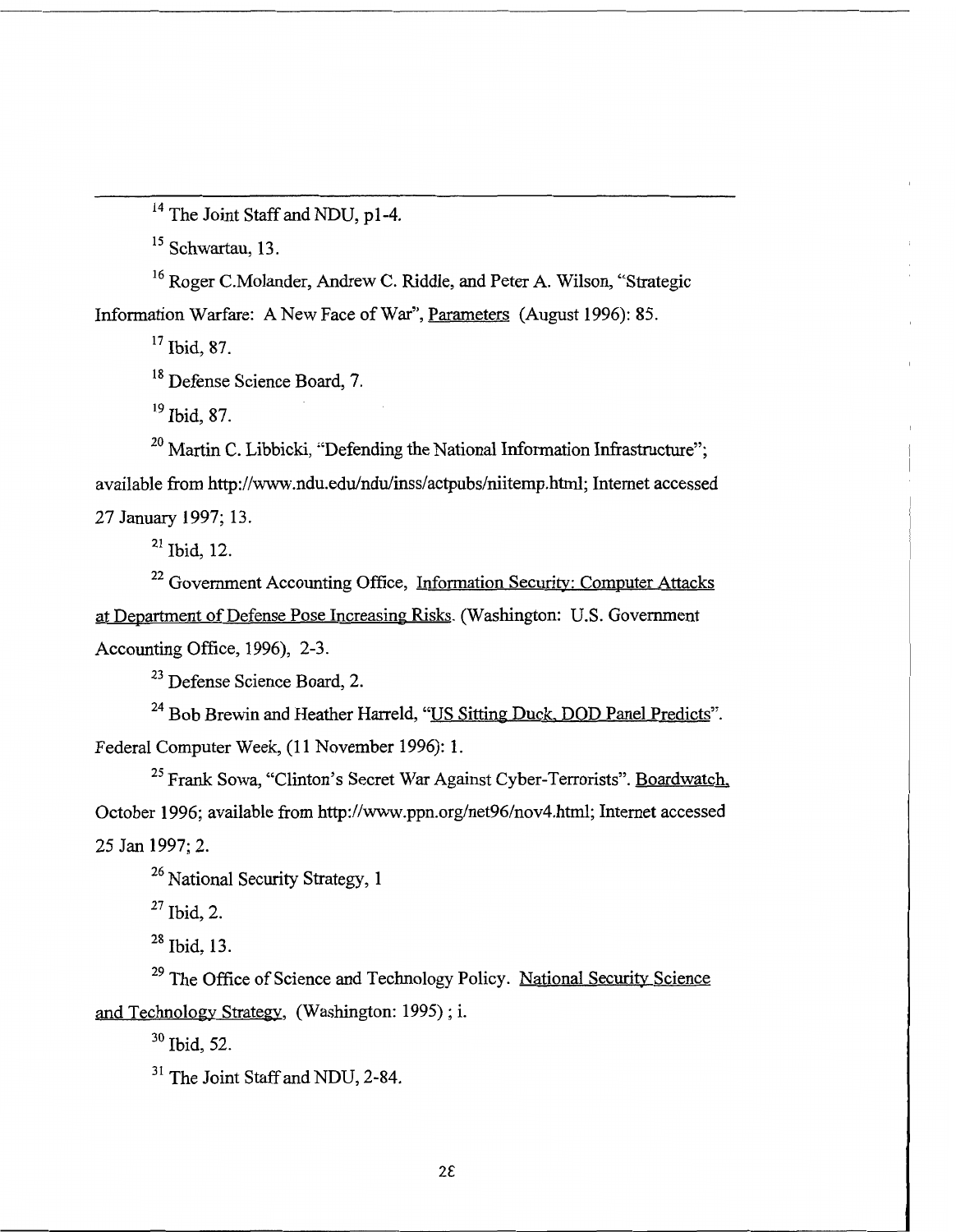<sup>32</sup> Security Policy Board, 2.

**<sup>33</sup>**Ibid, **2.** 

<sup>34</sup> Arthur F. Lykke, Jr., ed, Military Strategy: Theory and Application

(Carlisle, PA: US Army War College, 1993), 3.

<sup>37</sup> Security Policy Board, 2.<br>
<sup>33</sup> Ibid, 2.<br>
<sup>34</sup> Arthur F. Lykke, Jr., ed, <u>Military Strategy: Theory and Application</u><br>
Carlisle, PA: US Army War College, 1993), 3.<br>
<sup>35</sup> Kennedy, Kevin J., Bruce M. Lawlor, and Arme J. **<sup>35</sup>**Kennedy, Kevin **J.,** Bruce M. Lawlor, and Arne J. Nelson. Grand Strategy (Harvard University: John F. Kennedy School of Government, 1996), 7-1.

<sup>36</sup> Security Policy Board, 1.

**<sup>37</sup>**Kennedy, ES-7.

**<sup>38</sup>**Ibid, ES-7.

**<sup>39</sup>**Libbicki, 10.

**<sup>40</sup>**Ibid, 10.

<sup>41</sup> Molander, 90.

**<sup>42</sup>**Defense Science Board, **8** 1.

**<sup>43</sup>**Molander, 90.

<sup>44</sup> Security Policy Board, 7.

<sup>45</sup> Molander, 90.

<sup>46</sup> Berwin and Harreld, 1.

<sup>47</sup> Nunn, Sam, "Marshall Medal Winner Outlines National Security

Challenges, Army (December 1996): 42-43.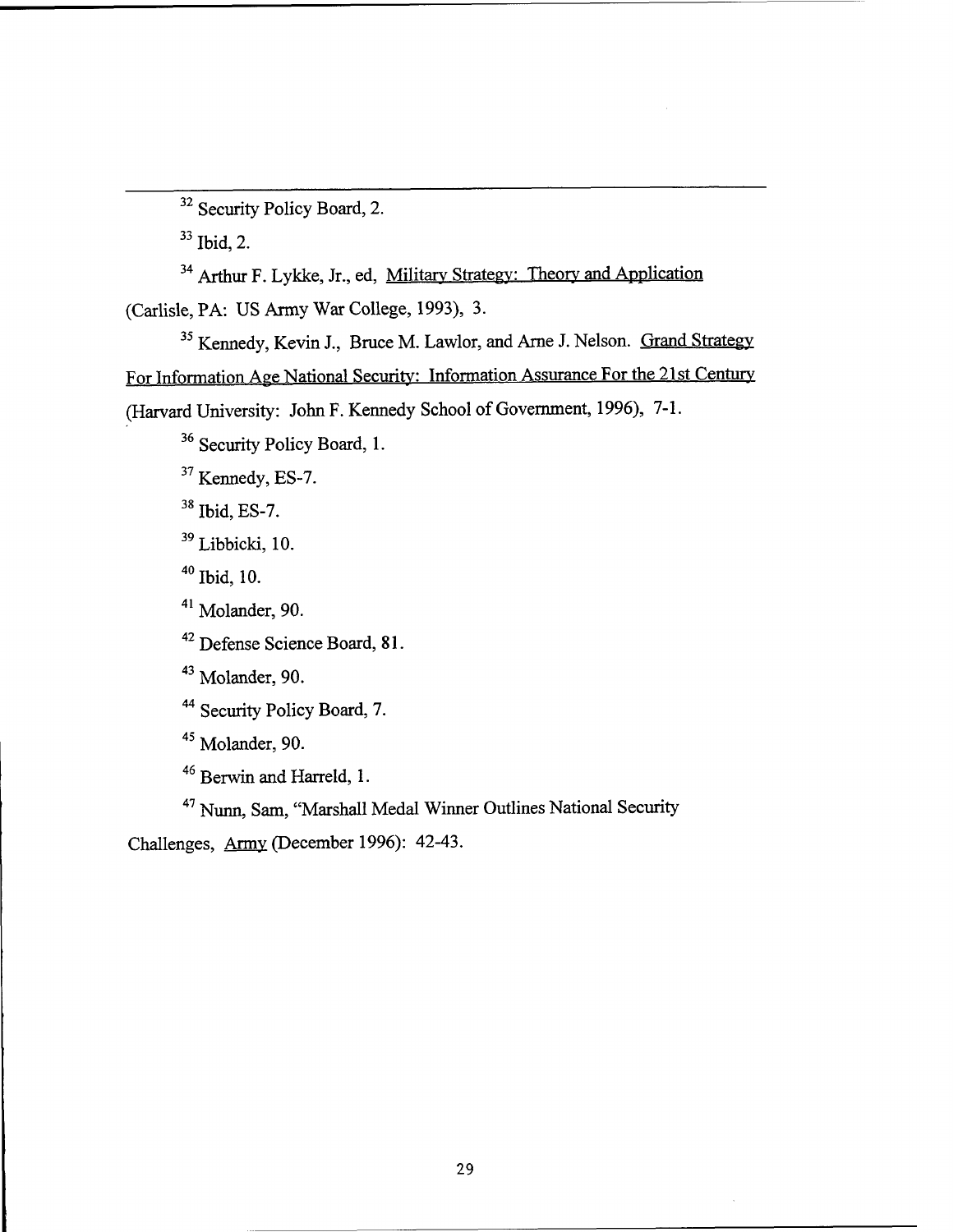#### **BIBLIOGRAPHY**

- Brewin, Bob and Harreld, Heather. "U.S. Sitting Duck, DOD Panel Predicts". Federal Computer Week (11 November 1996): 1.
- Carnpen, Alan D., ed,. The First Information War: The Story of Communications, Computers, and Intelligence Systems in the Persian Gulf War. Fairfax, VA: AFCEA International Press, 1993.

Clancy, Tom. Debt of Honor. New York: Berkley Books, 1994.

- Cooper, Pat and Holzer, Robert. "American Lacks Reaction Plan For Info War". Defense News 10 (2-8 October 1995): 3,37.
- Fast, William R. Knowledge Strategies: Balancing Ends, Ways, and Means in the Information Aee. US Army War College Strategy Research Paper, Carlisle Barracks, PA, 1996.
- Franks, Frederick M., Jr. "Winning the Information War: Evolution and Revolution." Vital Speeches of the Day 60 (15 May 1994): 453-458.
- Golden, James R., Economics and National Strateev in the Information Age: Global Networks. Technology Policy. and Cooperative Competition. Westport : Praeger, 1994.
- Jeremiah, David. "How Rapid Technological Change Will Change Warfare." Asia-Pacific Defense Reporter 20 (Oct/Nov 1993): 26-27.
- Kennedy, Kevin J., Bruce M. Lawlor, and Arne J. Nelson. Grand Strategy For Information Age National Security: Information Assurance For The 21st Century. Harvard University: John F. Kennedy School of Government, 1996.
- Libicki, Martin C., "Defending the National Information Infrastructure". Available from http://www.ndu.edu/ndu/inss/actpubs/niitemp.html; Internet accessed 27 January 1997.
- Lykke, Arthur F., Jr. Military Strategy: Theory and Application. Carlisle Barracks, PA: U.S. Army War College, 1993.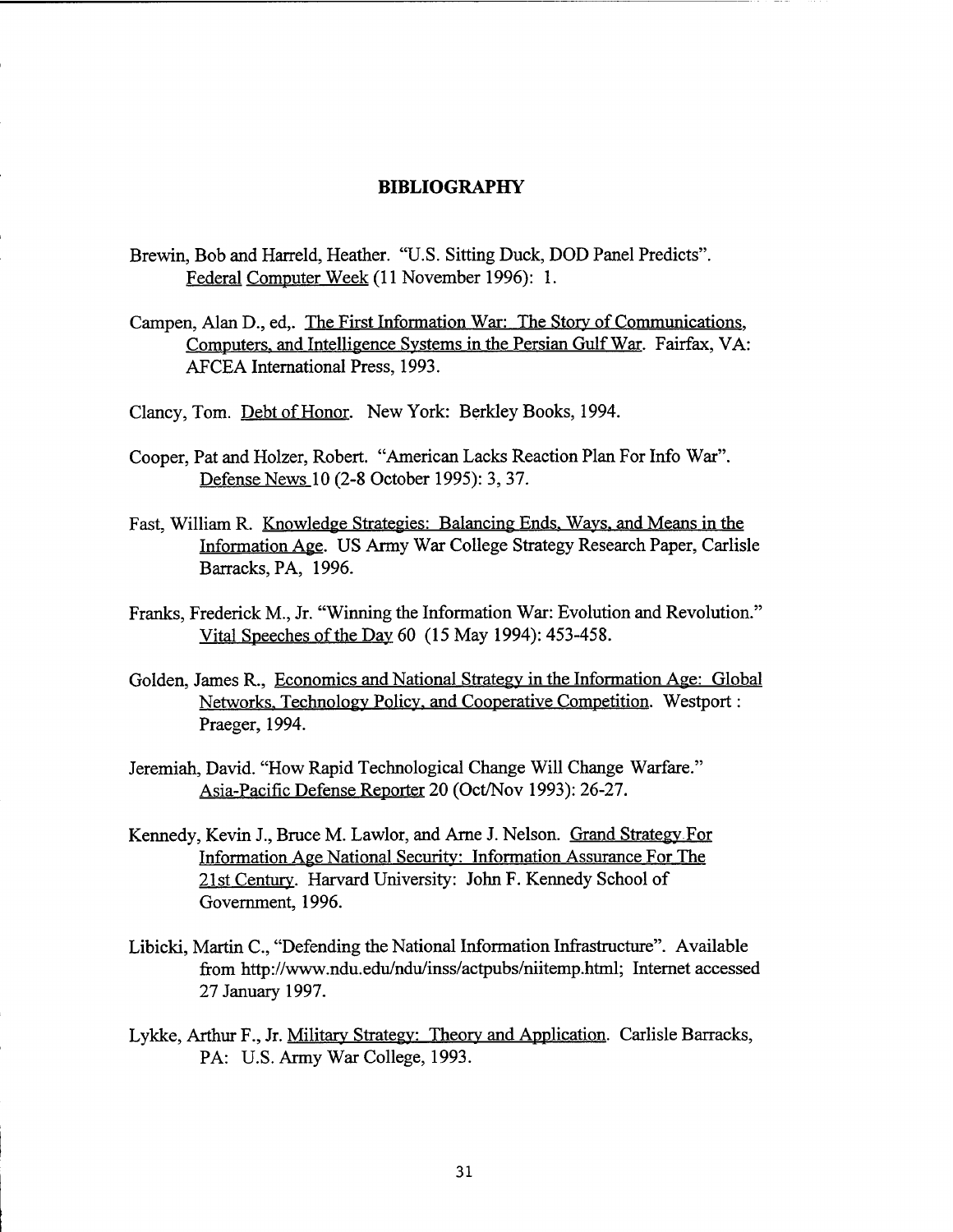- Molander, Roger C., Andrew S. Riddle, and Peter A. Wilson, "Strategic Information Warfare: A New Face of War" Parameters (August 1996): **8** 1-92.
- Nunn, Sam. "Marshall Medal Winner Outlines National Security Challenges", Army (December 1996): 42-43.
- Science Applications International Corporation. Information Warfare: Legal. Regulatory. Policy. and Organizational Considerations for Assurance. Washington: Science Applications International Corporation, 1995.
- Security Policy Board, White Paper on Information Infrastructure Assurance. December 1995; available from http://www.fas.org/sgp/spb/whitepap.htrnl; Internet accessed 27 Jan 1997.
- Sowa, Frank. "Clinton's Secret War Against "Cyber-Terrorists". Boardwatch, October 1996; available fiom http://www.ppn.org/net96/nov4.html; Internet accessed 25 Jan 97.
- Schwartau, Winn. Information Warfare: Chaos on the Electronic Superhighway. New York: Thunder's Mouth Press, 1994.
- Toffler, Alvin, and Heidi Toffler. War and Anti-War: New York, Warner Books, 1993.
- The Joint Chiefs of Staff. National Military Strategy of the United States of America, 1995. Washington: The Joint Staff, 1995.
- The Joint Chiefs of Staff. Information Warfare: A Strategy for Peace...The Decisive Edge in War. Washington: US Government Printing Office, 1996.
- The Joint Chiefs of Staff and the National Defense University. Information Warfare: Legal. Regulatory. Policy and Organizational Considerations for Assurance. 2nd edition. Washington: US Government Printing Office, 4 July 1996.
- The Under Secretary of Defense for Acquisition and Technology. Report of the Defense Science Board Task Force On Information Warfare - Defense UW-D). Washington: US Government Printing Office, November 1996.
- The White House. A National Security Strategy of Engagement and Enlargement. Washington: U.S. Government Printing Office, 1996.